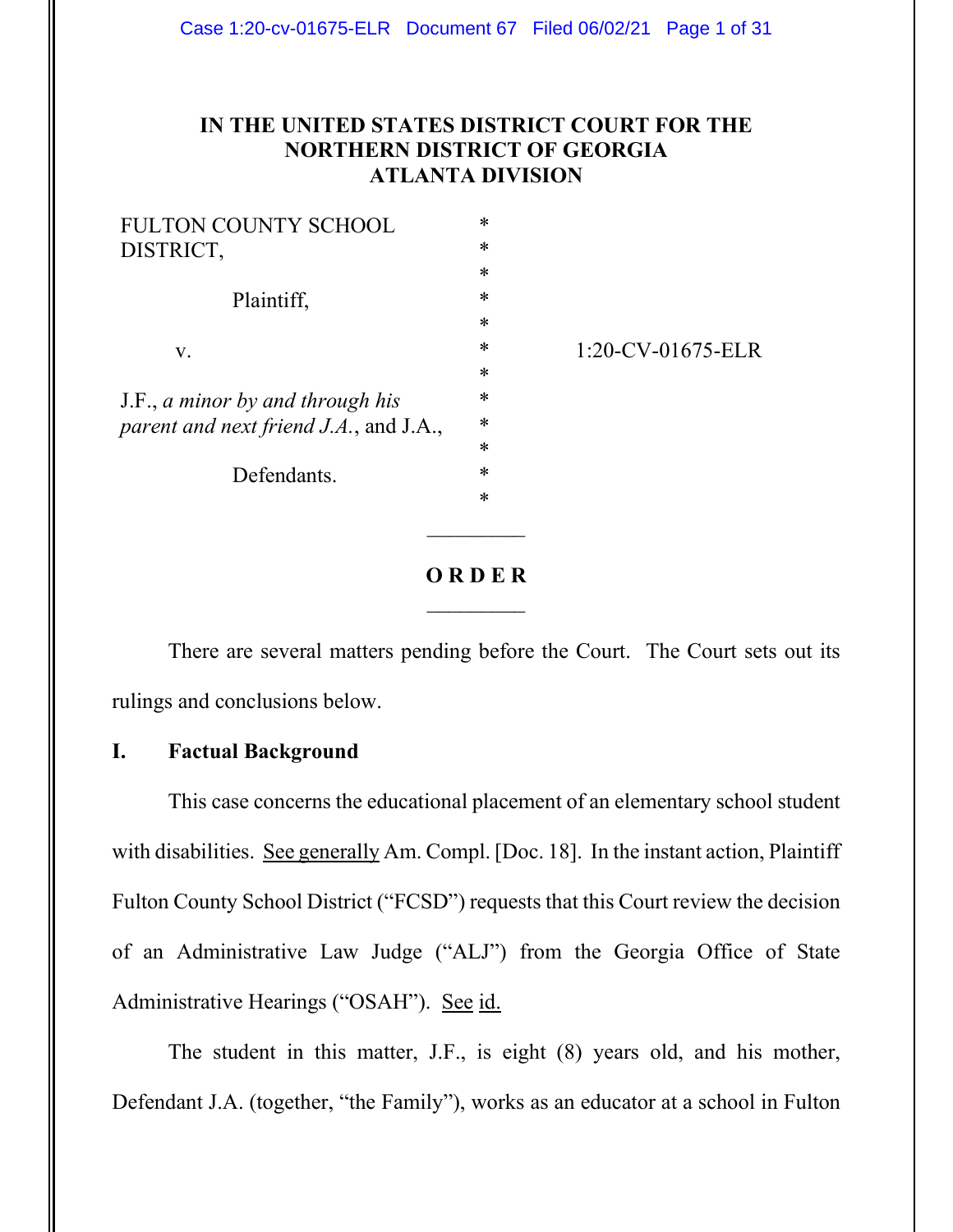County. [Docs. 30-2 ¶ 1; 36-13 at 798]. Plaintiff FCSD is a public school district responsible for the control and operation of public elementary and secondary schools in Fulton County, Georgia.

As a student with disabilities, J.F. is entitled to a free and appropriate public education ("FAPE"[\)1](#page-1-0) pursuant to the Individuals with Disabilities Education Act ("IDEA"), as implemented through an individualized education program ("IEP"). $2$ See 20 U.S.C. § 1400(d)(1)(A). Key to FAPE is the requirement that schools provide education for students with disabilities in the least restrictive environment ("LRE"), meaning "[t]o the maximum extent appropriate, children with disabilities . . . are educated with children who [do not have disabilities]." See 34 C.F.R. § 300.114(a)(2)(i). Thus, FCSD was required to provide FAPE to J.F. by "provid[ing] personalized instruction with sufficient support services to permit the child to benefit educationally from that instruction." See Bd. of Educ. v. Rowley, 458 U.S. 176, 203 (1982). Determining the necessity of individualized services is a

- (b) meet the standards of the State, including the requirements of this part;
- (c) include an appropriate preschool, elementary school, or secondary school education in the State involved; and
- (d) are provided in conformity with an individualized education program (IEP) that meets the requirements of the IDEA 2004.

<span id="page-1-0"></span><sup>1</sup> Pursuant to the relevant Georgia Rules and Regulations, FAPE includes special education and related services that:

<sup>(</sup>a) are provided at public expense, under public supervision and direction, and without charge;

See Ga. Comp. R. & Reg. §160-4-7-.21(19).

<span id="page-1-1"></span> $\sqrt[2]{2}$  An IEP is "a written statement for a child with a disability that is developed, reviewed, and revised" in accordance with the IDEA. See 20 U.S.C. § 1401(14).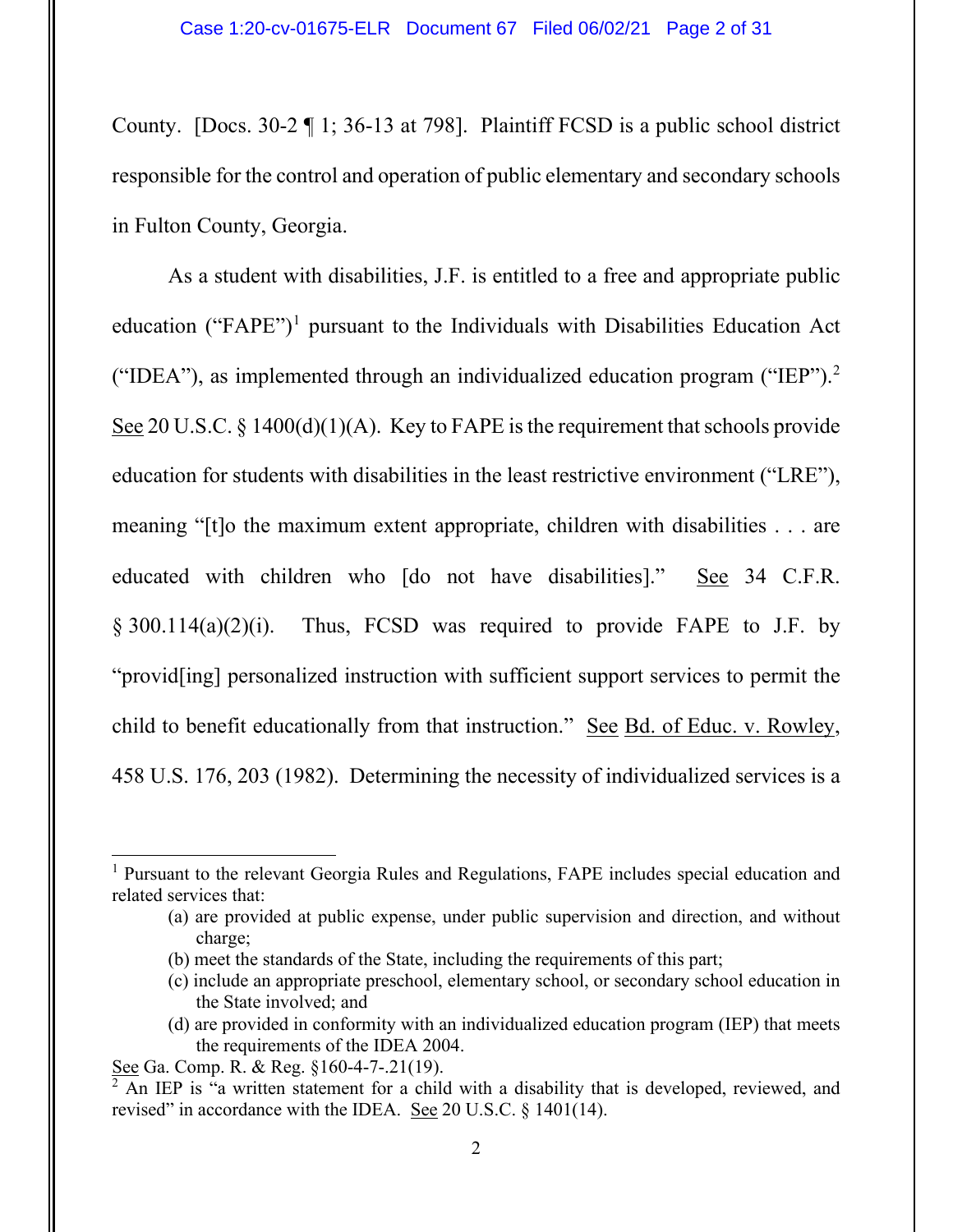#### Case 1:20-cv-01675-ELR Document 67 Filed 06/02/21 Page 3 of 31

decision made by an IEP Team, which consists of (at minimum) the child's parent(s) or guardian, a general education teacher, a special education teacher, and a representative of the Local Education Association. See Ga. Comp. R. & Regs. §§  $160-4-7-06(5)(a)$ –(g); 160-4-7-.15(3)(a), 4(a), 5(b).

In August of 2017, Defendant J.F. started kindergarten at River Eves Elementary School in FCSD. [See Doc. 36-13 at 801]. While River Eves was not the school J.F. would have attended based on standard school district zoning, it was the nearest elementary school to where his mother, J.A., worked as an educator. [See id.] Thus, J.A. sought and received a hardship waiver for J.F. to attend River Eves.  $[See id.]$ 

Once he started kindergarten, J.F. began exhibiting disruptive behaviors, including hitting others, eloping, and experiencing difficulty calming down. [See id. at 802–803]. As a result, J.F. was suspended several times within the first month of school. [See id. at 803, 805]. On August 16, 2017, J.A., seeking behavioral support services for her son, completed a Student Support Team ("SST")<sup>3</sup> Questionnaire. [See id. at 803–805, 811].

After a number of disciplinary incidents involving J.F. during the first few weeks of school, FCSD revoked the child's hardship waiver to attend River Eves on

<span id="page-2-0"></span><sup>&</sup>lt;sup>3</sup> A SST is "an interdisciplinary group that uses a systematic process to address learning and/or behavior problems of students, K–12, in a school." Ga. Bd. of Ed. R. 160-4-2-.32. Public school districts in Georgia employ a multi-tiered approach to intervention, with SST being in Tier 3.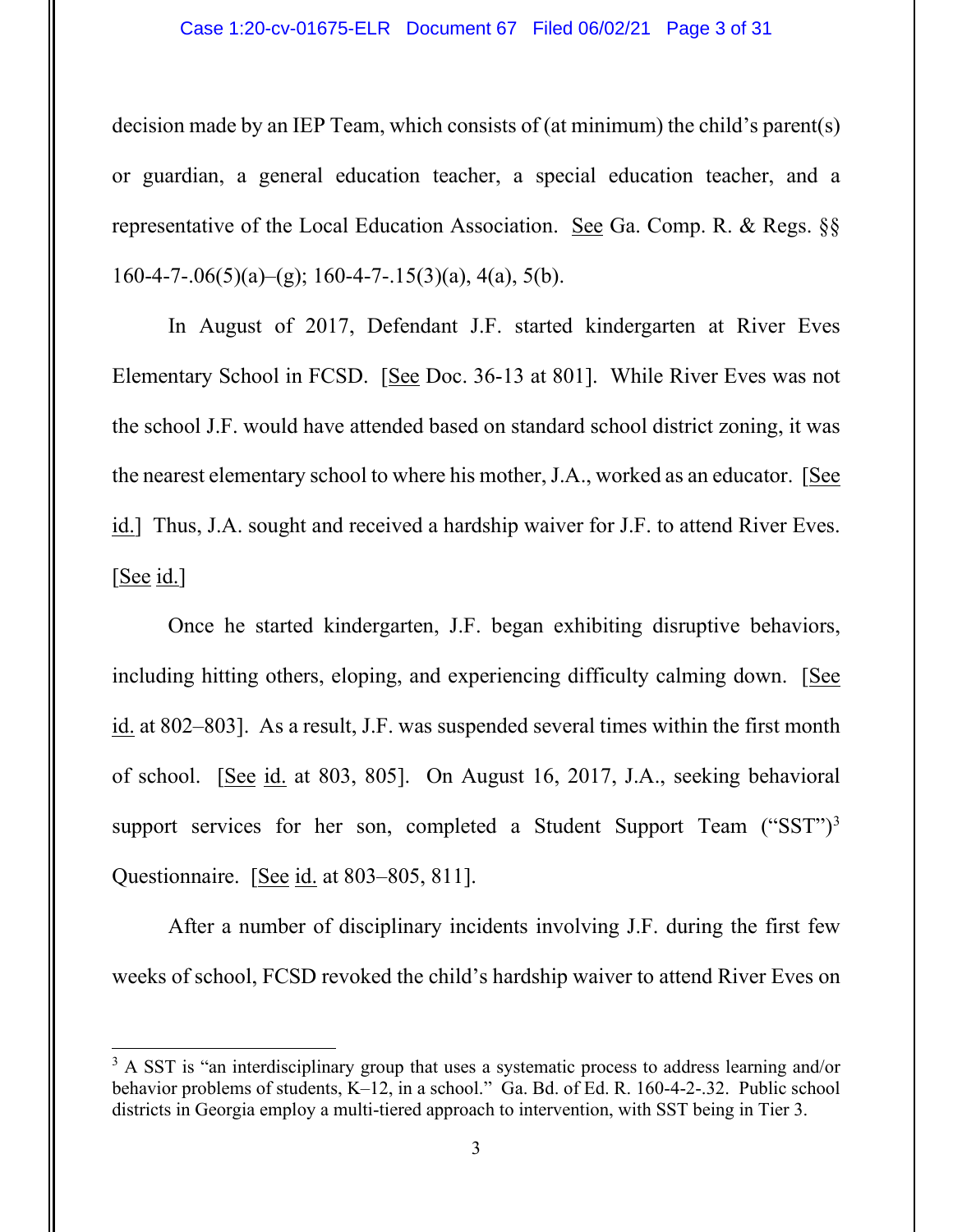August 20, 2017. [See id. at 950–52]. At the time, the Family resided in DeKalb County, Georgia, and thus, J.A. was told to enroll J.F. in the DeKalb County school system. [See id. at 810]. However, because the Family was already in the process of moving to Fulton County during this time, J.A. decided to homeschool J.F. for a month to avoid transitioning him to a new school twice within such a short time. [See id.]

Subsequently, on October 2, 2017, J.F. was enrolled in kindergarten at Dolvin Elementary School in Fulton County. [See id. at 815]. That same day, J.A. participated in a SST meeting with J.F.'s teacher (Jessica Hemman) and the school principal (Laura Zoll) to discuss J.F.'s behavioral support needs. [See id.] During the meeting, J.A. shared information about J.F.'s prior behaviors and offered suggestions on interventional strategies, which the school incorporated into the SST plan. [See id. at 965]. J.A. also signed forms consenting to comprehensive testing of J.F. [See id. at 964].

Accordingly, on October 10 and 12, 2017, Dr. Maureen Inness (an FCSD school psychologist) conducted a psychological evaluation of J.F. [See id.] Additionally, on October 24–25, 2017, Laurie Kaplan (an FCSD speech language pathologist) conduced a speech evaluation of J.F. [See id. at 965–66; Doc. 42-1 at 16].

4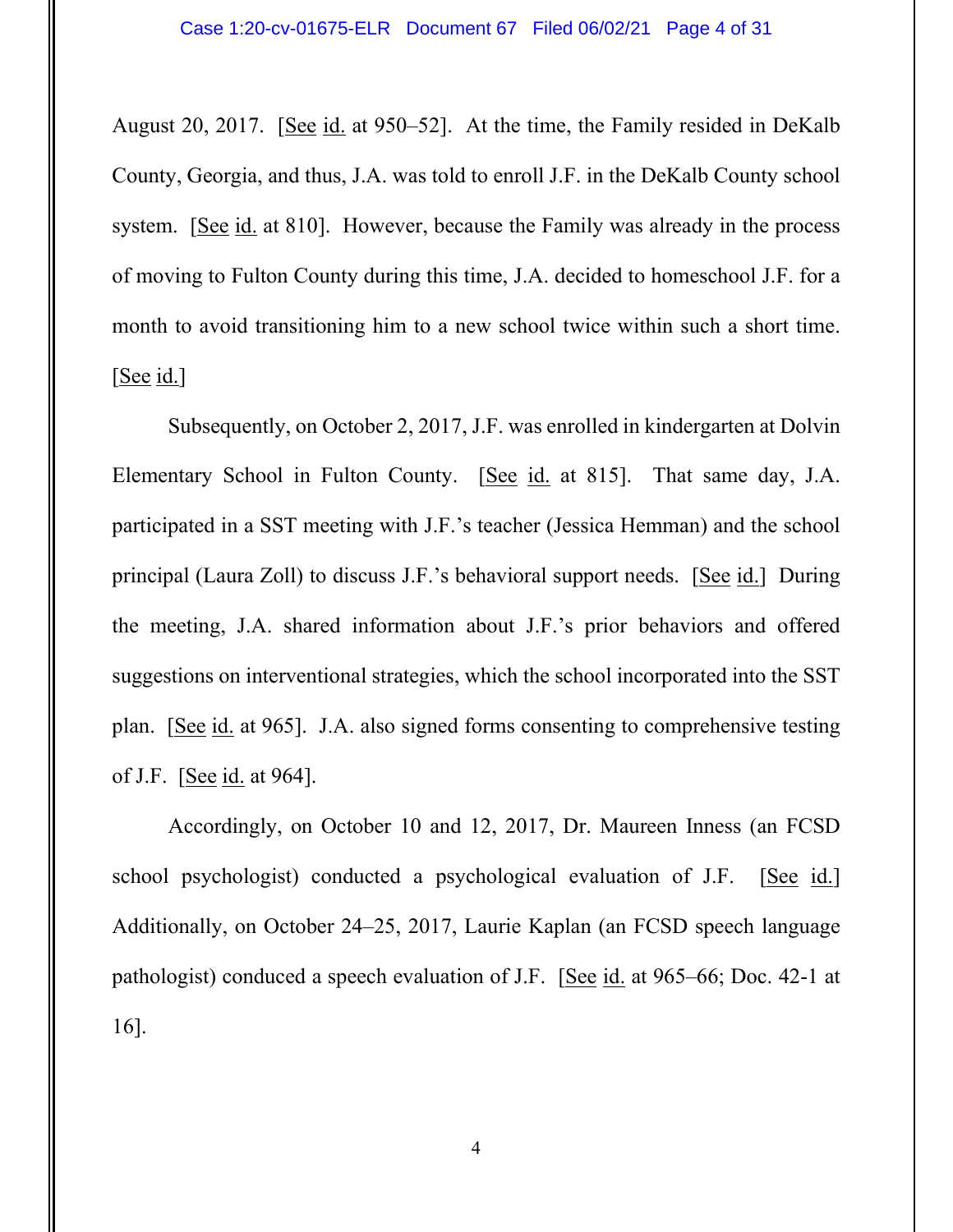From his first days at Dolvin Elementary, J.F. exhibited behaviors such as hitting, throwing, turning things over, and eloping. [See Doc. 36-13 at 1705]. He hit other students and teachers, causing Administrators to be "on call" daily to address J.F.'s behaviors. [See Doc. 53-1 at 6]. According to school staff, J.F. had to "constantly" be "physically restrained" and, as a result, the school eventually created a crisis plan. [See Doc. 36-13 at 1407–09].

Due to J.F.'s behaviors, a meeting occurred between school officials and J.A. on October 27, 2017, to determine J.F.'s eligibility for special education ("SPED") services. [See Doc. 36-9 at 194]. During that meeting, it was determined that J.F. met the eligibility criteria for SPED services. [See id. at 205–06]. Immediately after the eligibility determination meeting, the participants (now the IEP Team) conducted a meeting to create an IEP for J.F. [See Doc. 36-13 at 834–42]. During the initial IEP meeting, the IEP Team determined that J.F. would receive co-teaching support for reading, writing, and math.  $[See id. at 1709–10]$ . This meant that J.F. would remain in Hennman's general education classroom with a paraprofessional, Allison Polaski, co-teaching J.F. along with other SPED students. [See id. at 1710]. Notably, J.F.'s initial IEP did not contain behavioral supports or a behavioral intervention plan ("BIP"),<sup>[4](#page-4-0)</sup> nor did it include any other supplemental aids or

<span id="page-4-0"></span> $4$  A BIP is a "plan for a child with disabilities, included in the IEP when appropriate, which uses positive behavior interventions, supports and other strategies to address challenging behaviors and enables the child to learn socially appropriate and responsible behavior in school and/or educational settings." Ga. Comp. R. & Reg. §160-4-7-.21(7).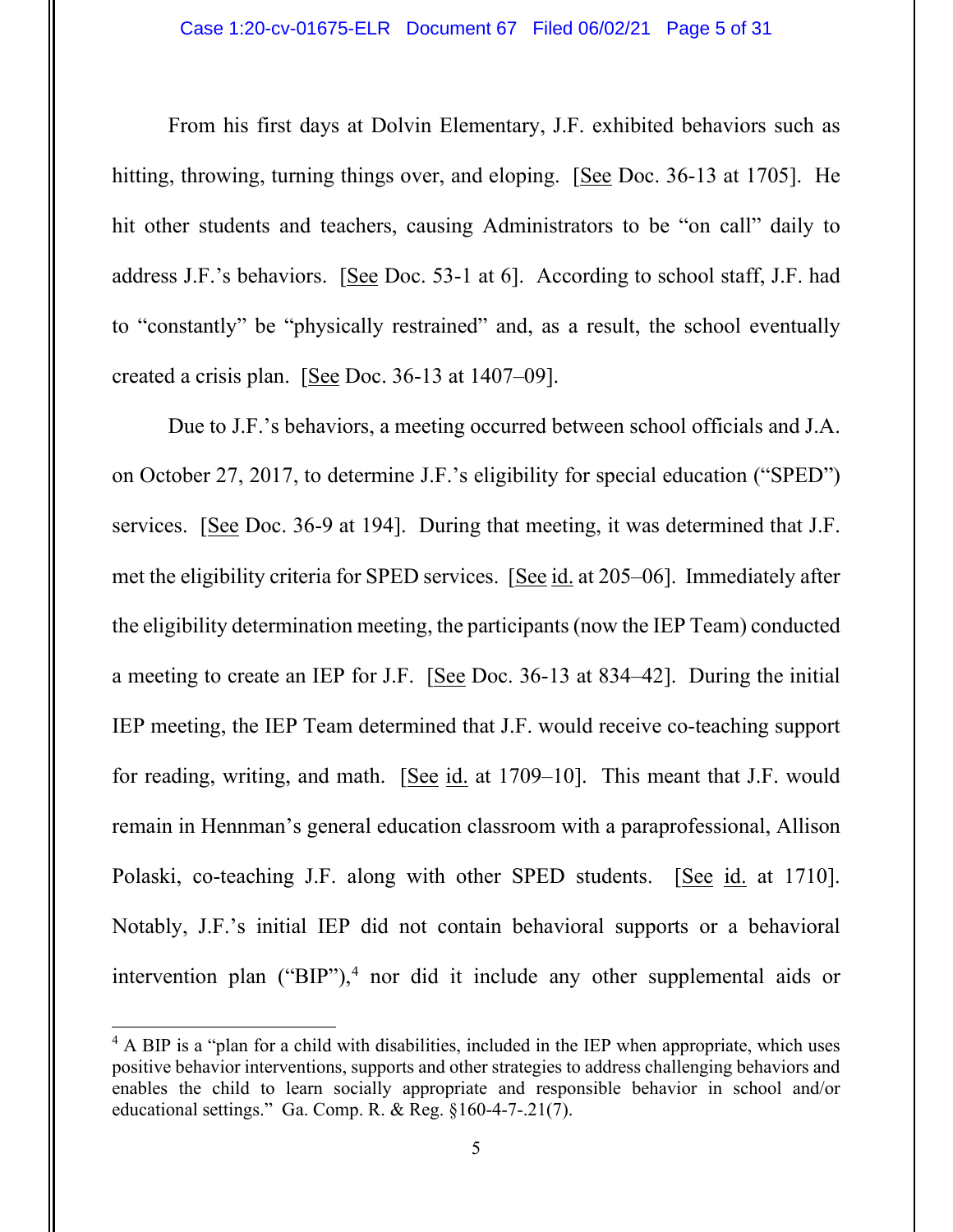instructional services inside or outside of the general education classroom. [See Doc. 36-9 at 214–18]. However, the IEP team agreed that a Functional Behavior Assessment ("FBA")<sup>[5](#page-5-0)</sup> would be completed for J.F. and that a BIP would be developed based on the FBA. [See id. at 223; Doc. 36-13 at 837].

Over the next month, J.F. continued to display disruptive behaviors, making it necessary for Polaski to "focus on J.F. and his behaviors[,]" reducing the assistance she could provide to the other students with disabilities in the co-taught classroom. [See Docs. 36-13 at 1411; 18-1]. During this time period, J.F. was suspended multiple times. [See Doc. 36-13 at 1722].

On November 17, 2017, the IEP Team conducted a second meeting to develop new behavioral goals for J.F. [See Doc. 36-9 at 241]. During that meeting, the IEP Team evaluated the results of the FBA conducted by Shanee Halbert, a Board-Certified Behavior Analysist ("BCBA") who works for FCSD. [See Doc. 36-13 at 857–59]. Upon reviewing the results of the FBA, J.A. expressed her concern regarding the absence of details regarding triggering antecedents related to J.F.'s known behavioral challenges and the lack of specificity regarding when physical restraints might be used. [See Docs. 36-9 at 257; 36-13 at 859–60]. Ultimately,

<span id="page-5-0"></span><sup>&</sup>lt;sup>5</sup> A FBA is "[a] systematic process for defining a child's specific behavior and determining the reason why (function or purpose) the behavior is occurring. The FBA process includes examination of the contextual variables (antecedents and consequences) of the behavior, environmental components, and other information related to the behavior. The purpose of conducting an FBA is to determine whether a [BIP] should be developed." Ga. Comp. R. & Reg.  $§ 160-4-7-.21(20).$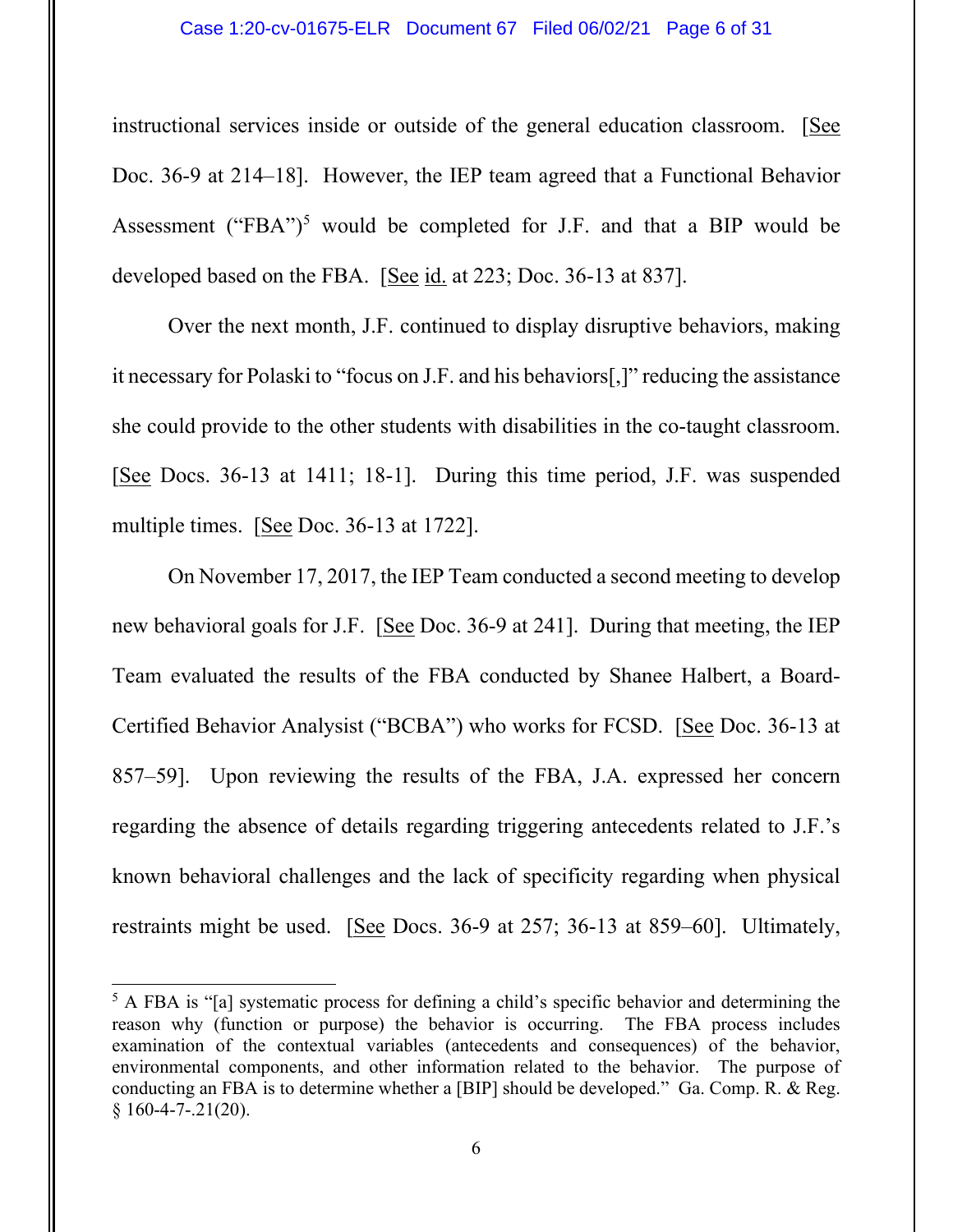some members of the IEP Team concluded that "the intensity, duration, and frequency of behaviors" interfered with J.F.'s educational performance in his current co-taught classroom.<sup>[6](#page-6-0)</sup> [See Doc. 36-9 at 258]. Thus, the IEP Team determined that J.F. would remain in the co-taught setting for math, but would be placed in a separate class for reading and writing (English Language Arts, or "ELA"). [See id.] The updated IEP (the "November 2017 IEP") also provided professional support for J.F. during lunch and recess. [See id.] J.A. disagreed with the decision to move J.F. to a more restrictive setting for his ELA courses. [See id. at 258; Doc. 36-13 at 854]. Once again, the November 2017 IEP again did not include any significant supplemental aids or services, which are "services and personnel needed by the child or on behalf of the child in order to participate in the general curriculum or educational programs."<sup>[7](#page-6-1)</sup> [See Doc. 36-9 at 248, 252].

Additionally, in November 2017, FCSD developed a BIP for J.F. [See id. at 471]. Later that month, FCSD engaged Dr. Jennifer Alexander, an independent BCBA (not employed by FCSD) and owner of Comprehensive Behavioral Change ("CBC"), to train the Dolvin staff on implementing J.F.'s BIP. [See Doc. 36-13 at 1951–52, 1956–57]. Dr. Alexander also began observing and working with J.F. during December 2017. [See id. at 2350–51]. To quantify the effectiveness of J.F.'s

<span id="page-6-0"></span> $6$  A co-taught classroom includes general education students and students receiving special education services.<br><sup>7</sup> The only supplemental aids and services listed were that J.F. would be "[p]rovid[ed] assistance

<span id="page-6-1"></span>to log-in on computer programs" and "[p]rovid[ed] color pencils with erasers." [Doc. 36-9 at 248].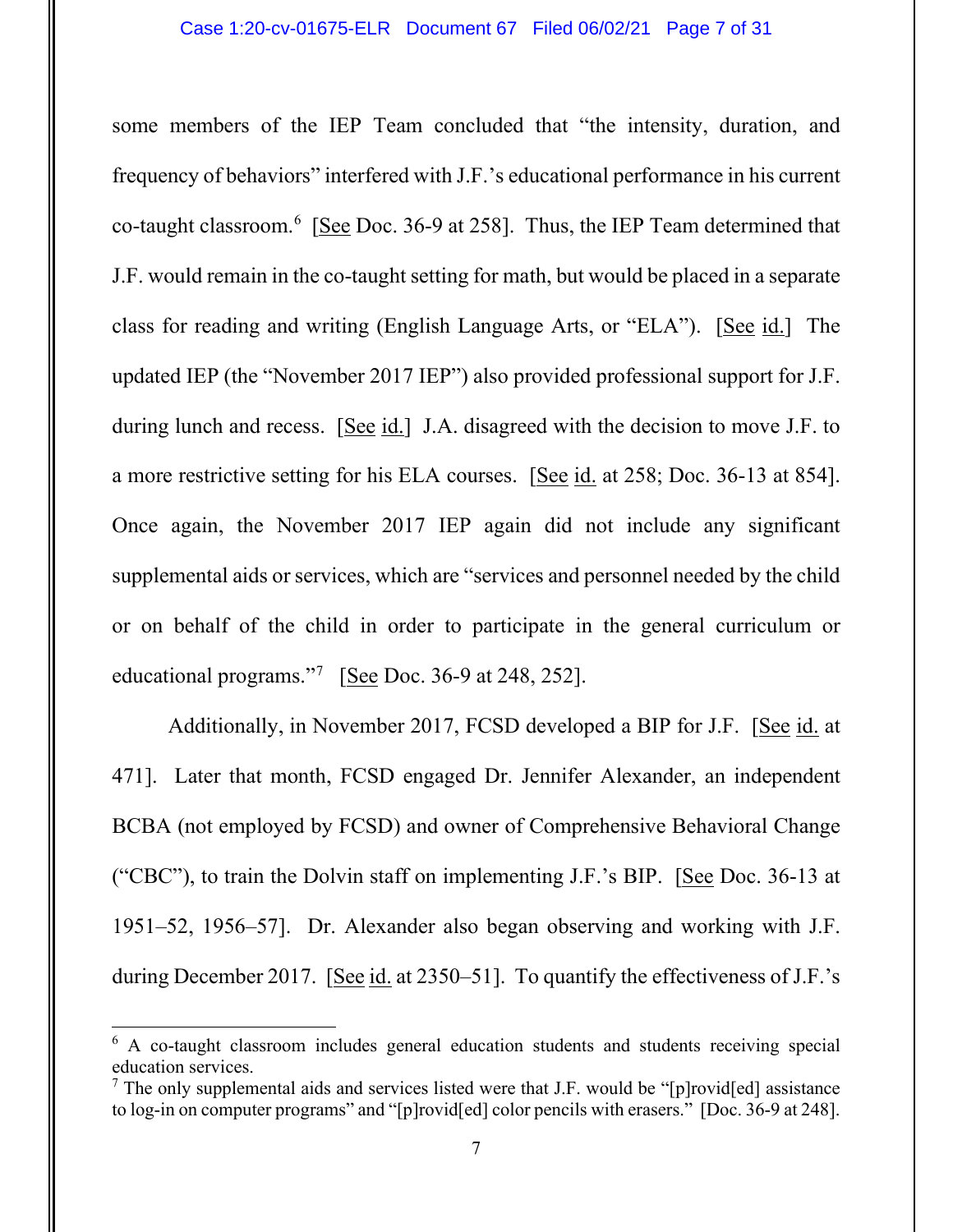current BIP, Dr. Alexander taught the staff to use a tally counter (or "clicker"), which they would click each time they observed J.F. exhibiting certain behaviors. [See id. at 2353].

Between November 2017 and January 2018, J.F. continued to exhibit behaviors of elopement, property damage, and hitting. [See id. at 1761–62]. The BIP in place for J.F. during this time provided that whenever he displayed aggressive behaviors, he would be placed in a separate "calm down room" for de-escalation purposes. [See id. at 1764]. Polaski testified that the time it took for J.F. to deescalate varied. [See id.] Sometimes, it took one (1) minute, five (5) minutes, or twenty (20) minutes for J.F. to de-escalate; however, the longest it ever took was one and one half (1.5) hours. [See id.]

The IEP Team for J.F. met for a third time on January 12, 2018. [See Doc. 36-9 at 260]. At this meeting, the team determined that J.F. needed a 1:1 paraprofessional at all times to assist him "with accessing the curriculum, maintain[ing] behavior and/or participat[ing] safely." [See id. at 268]. The IEP Team also determined that J.F. should be placed in a special education classroom for homeroom, recess, ELA, and two-thirds (2/3) of an instructional segment of math. [See id. at 279]. Further, the IEP Team concluded that J.F. required occupational therapy ("OT") and speech language pathology ("SLP") testing. [Doc. 36-13 at 874– 76].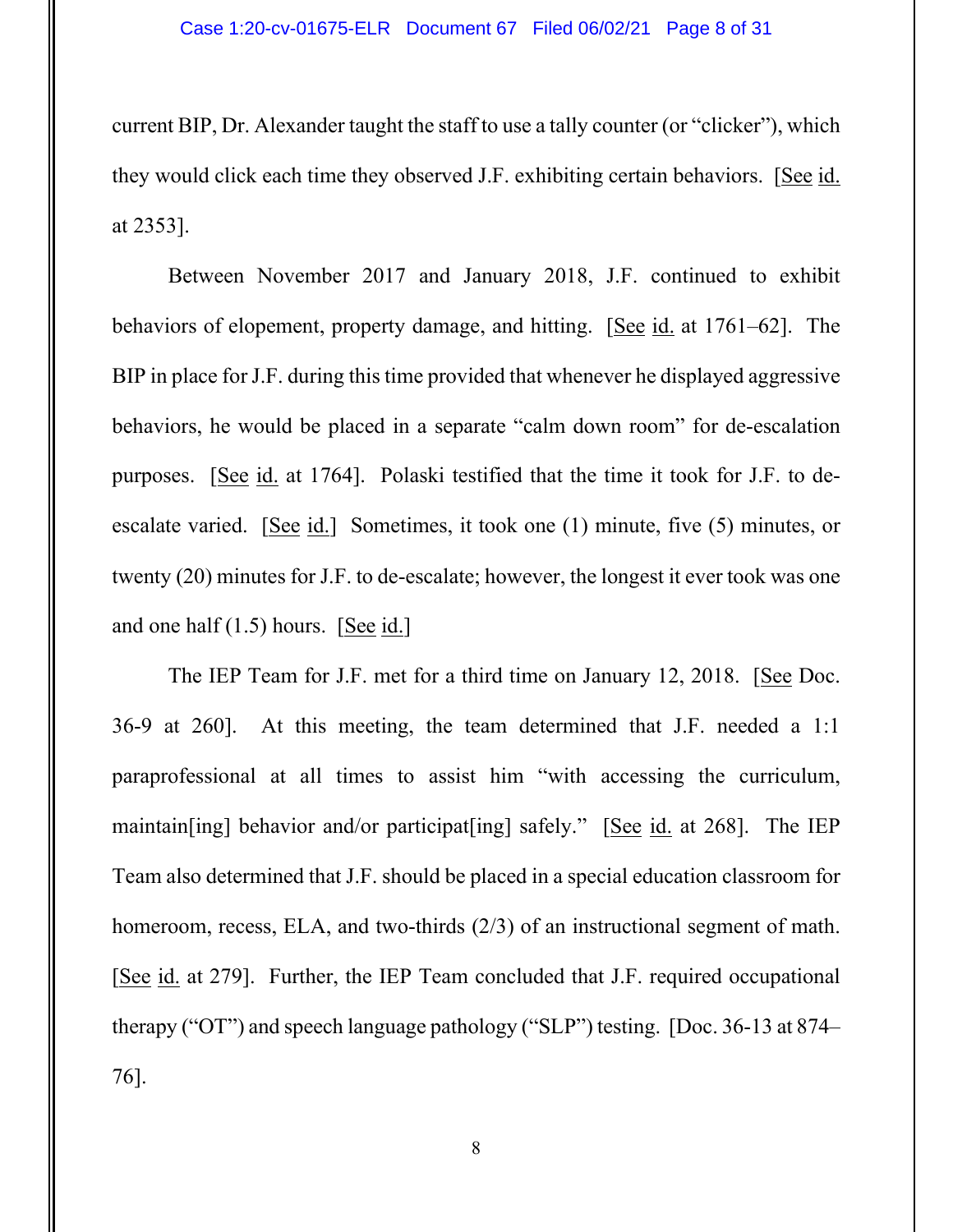During the January 12, 2018 meeting, the IEP Team discussed for the first time the possibility of changing J.F.'s educational placement to a school within the Georgia Network for Educational Therapeutic Support ("GNETS") system. [See Doc. 36-9 at 278]. GNETS is a statewide program designed to provide specialized educational environments for students diagnosed with certain emotional and behavioral disabilities. [See Doc. 36-13 at 1416–18, 1427–34]. GNETS is the most restrictive setting for special education. [See Doc. 18-1 at 17 ¶ 41]. GNETS placement decisions are based on data collected by the school making the referral using a process known as "triangulation." [See Doc. 36-13 at 2402]. During the triangulation process, three (3) data points are evaluated: a student's BASC-3 score,<sup>8</sup> an SDQ,<sup>[9](#page-8-1)</sup> and the student's social history. [See id.] GNETS then "triangulates" that data to generate a "rating" to determine if a student should be placed into the program and to determine the top behavioral or emotional challenges for which a student needs support. [See id.]

J.A. expressed her concern about usage of the "calm down" room, physical restraints, and the suggestion of GNETS. [See id. at 870–73]. That same day, the independent BCBA, Dr. Alexander of CBC, developed a new BIP for J.F., which provided functional communication training ("FCT") (a method of training students

<span id="page-8-0"></span><sup>&</sup>lt;sup>8</sup> A BASC-3 score is a "standardized and nationally normed instrument used by psychologist to identify areas where the child might have behavioral needs." [Doc. 18-1 at 8 ¶ 18].

<span id="page-8-1"></span><sup>&</sup>lt;sup>9</sup> A SDQ is a "strengths and difficulties questionnaire[.]" [Doc. 36-13 at 2402]. A SDQ is "a screener and not a psychometric-normed instrument." [Doc. 18-1 at 8 ¶ 18].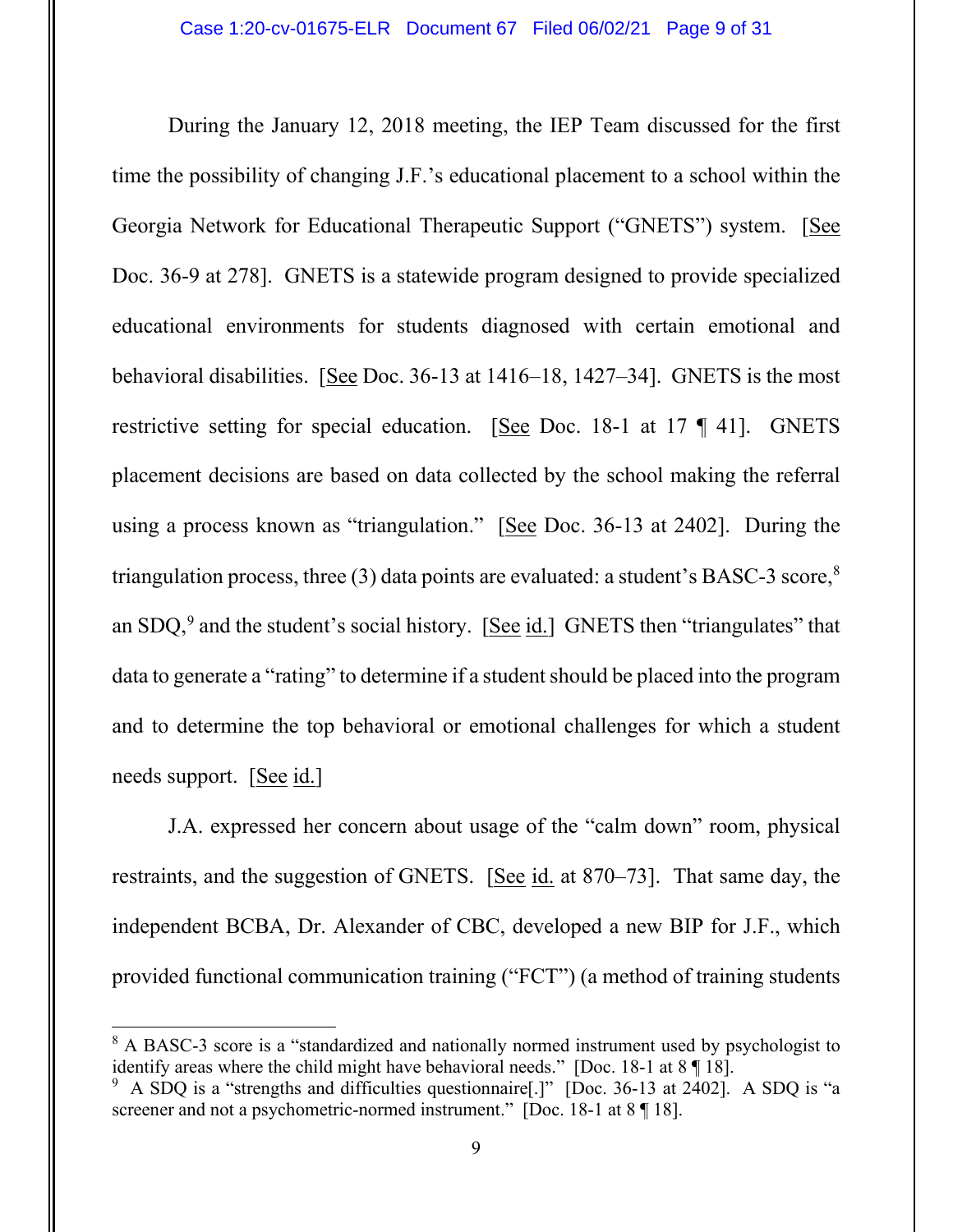to replace "problem" behaviors with functional ways of communicating). [See id. at 2352]. Dr. Alexander's BIP created a red-green card system, whereby J.F. was required to work while the red card was displayed and granted play time when the green card was displayed. [See id. at 2353].

A fourth IEP meeting was held on February 20, 2018. [See Doc. 36-9 at 280]. During this meeting, the IEP Team discussed the behaviors J.F. continued to display, and GNETS was again brought up as a possible alternative placement for him. [See id. at 297–98].

It was agreed that a representative from GNETS would come to observe J.F. on February 27, 2018. [See id. at 298]. It was also noted that J.F. should be evaluated "in speech-language [and] rating scales," and tested for autism. [See id.] Between February and March 2018, J.F.'s behavior began to improve.<sup>[10](#page-9-0)</sup> [See Docs. 36-13 at 2051–52, 2053–55; 36-10 at 288–91].

Sometime during the school year, FCSD engaged Jeron Trotman, a behavioral analyst for Southern Behavioral Group, to conduct an independent FBA to determine what was causing J.F.'s behaviors. [See Doc. 36-13 at 181, 195]. Trotman observed J.F. in his classrooms and conducted a review of the FBA and BIP. [See id. at 195– 96]. Based on his evaluations, Trotman opined that the current FBA and BIP were

<span id="page-9-0"></span> $10$  In fact, Dr. Alexander testified that in email communications between herself and J.A., she informed J.A. that J.F. was experiencing behavioral progress. [See Doc. 36-13 at 2053–2055].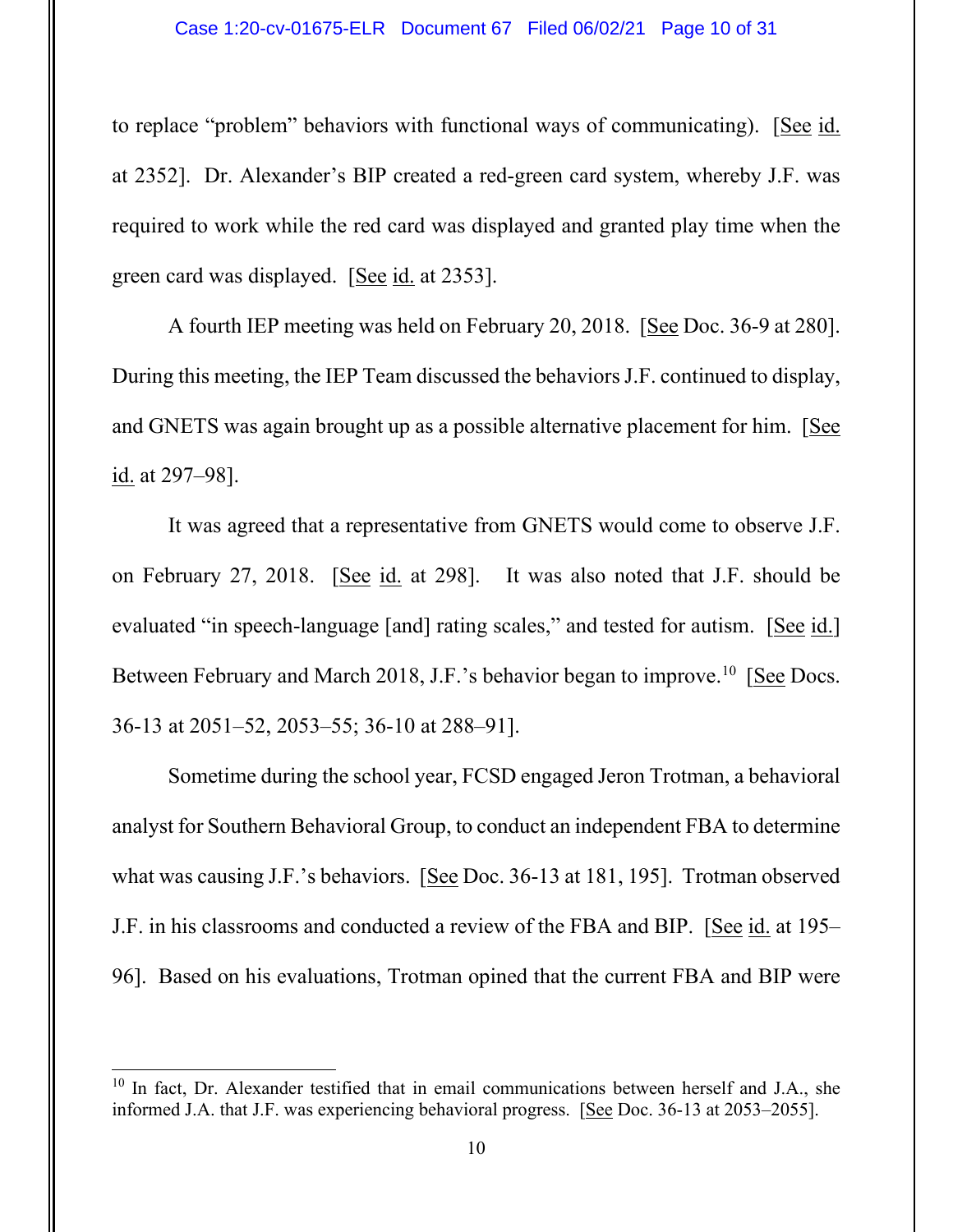incomplete and overly generalized. [See id. at 217, 221]. Trotman also disagreed with the usage of the red-green card system, noting that it actually increased J.F.'s aggressive behavior. [See id. at 202–05]. Trotman recommended that the staff implement differential reinforcement, environmental modifications, and use "do" rather than "don't" statements. [See id. at 205–08]. Further, Trotman recommended additional training for school staff, stating that J.F. was capable of remaining in a general education classroom with proper supports. [See id. at 208–210, 264–65]. Finally, Trotman opined that none of his suggestions would require J.F. to receive a placement outside a general education setting. [See id. at 264–65]. Additionally, on March 12, 2018, Allison Bartelson, an Occupational Therapist for FCSD, completed an OT evaluation of J.F. [See Doc. 42-1 at 329]. She concluded that OT services were not necessary for J.F. [See id.]

On March 16, 2018, an annual review IEP meeting was held. Trotman presented his results at this meeting, although he left before discussions occurred. [See Doc. 36-13 at 211–13]. Dr. Alexander provided that J.F. was completing more work and no longer eloping from the classroom. [See id. at 2373–75]. Further, she explained that following changes made in the FCT system, there would be expected spikes in J.F.'s behavior as he adjusted to these new goals. [See id. at 2375]. Despite J.F.'s behavioral improvements in some areas, certain members of the IEP Team strongly believed that the GNETS program was the only appropriate educational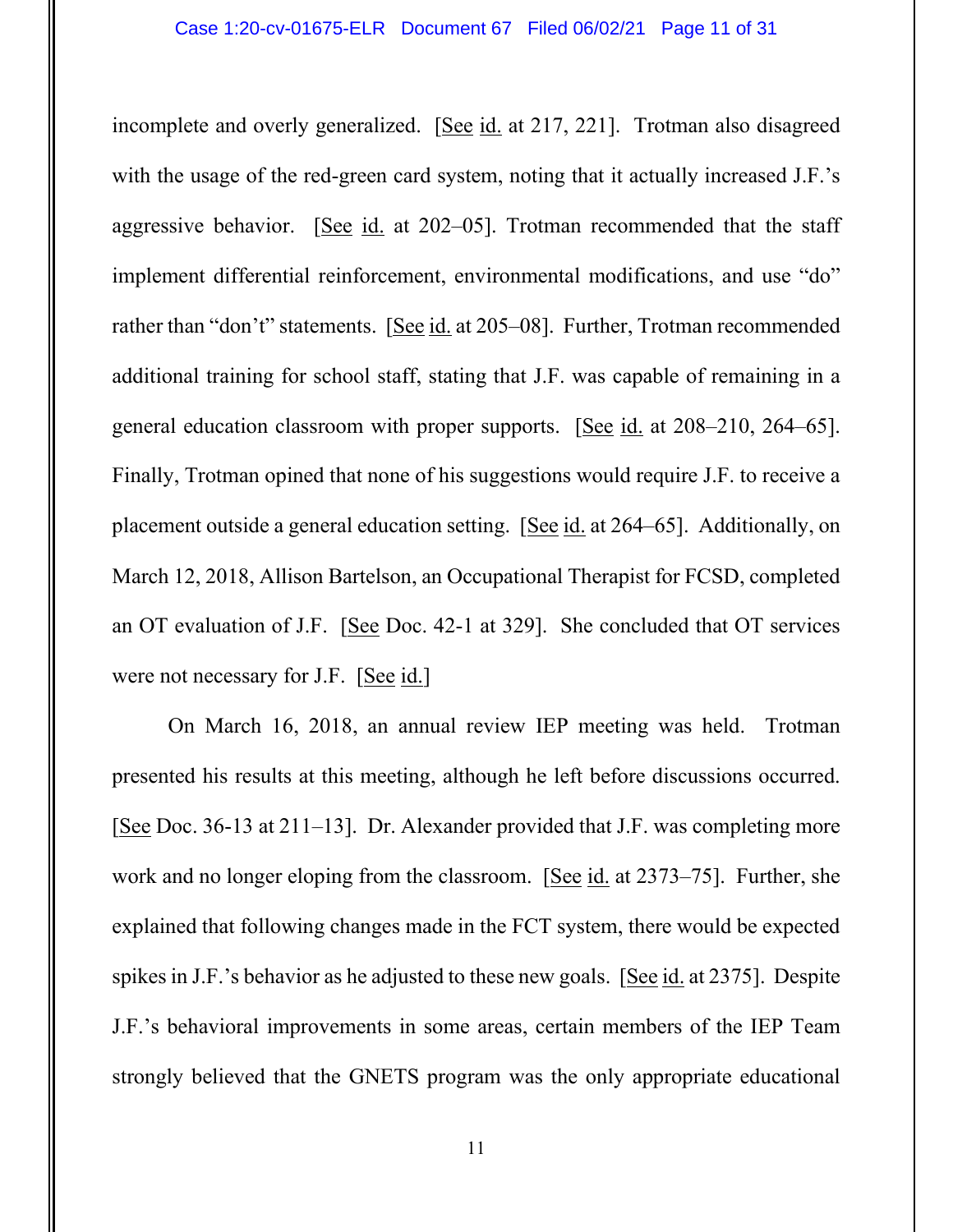placement for J.F. [See Doc. 36-9 at 325–26]. J.A. did not agree. [See Doc. 36-13 at 902–04, 907].

Consequently, in April 2018, J.A. removed J.F. from Dolvin and homeschooled him for the remainder of the school year. [See id. at 912–13]. During the summer of 2018, J.F. was diagnosed with attention deficit hyperactivity disorder ("ADHD") and began taking medication. [See id.] According to J.A., J.F.'s demeanor and behavior improved. [See id. at 914].

However, in August 2018, J.F. was enrolled at New Prospect Elementary School ("New Prospect") in their GNETS program. [See id. at 913]. J.F. was placed in Rafael Jordon's classroom, which included one (1) paraprofessional and one (1) assistant. [See id. at 2417]. Jordon's classroom had five (5) total students, including J.F., of varying ages. [See id.]

From his time at New Prospect in August 2018 to October 2018, J.F. mastered all four (4) behavioral objectives from his IEP. [See id. at 2434; Doc. 36-9 at 374]. Additionally, Jordon completed a BASC-3 assessment based upon J.F.'s performance from August 2018 to October 2018. [See Doc. 36-13 at 2435]. In his assessment, Jordon did not identify any behaviors by J.F. which required intervention. [See id. at 2434–35].

In October 2018, the IEP team met to review J.F.'s progress and amend the IEP. [See Doc. 36-9 at 355]. During that meeting, the IEP Team modified J.F.'s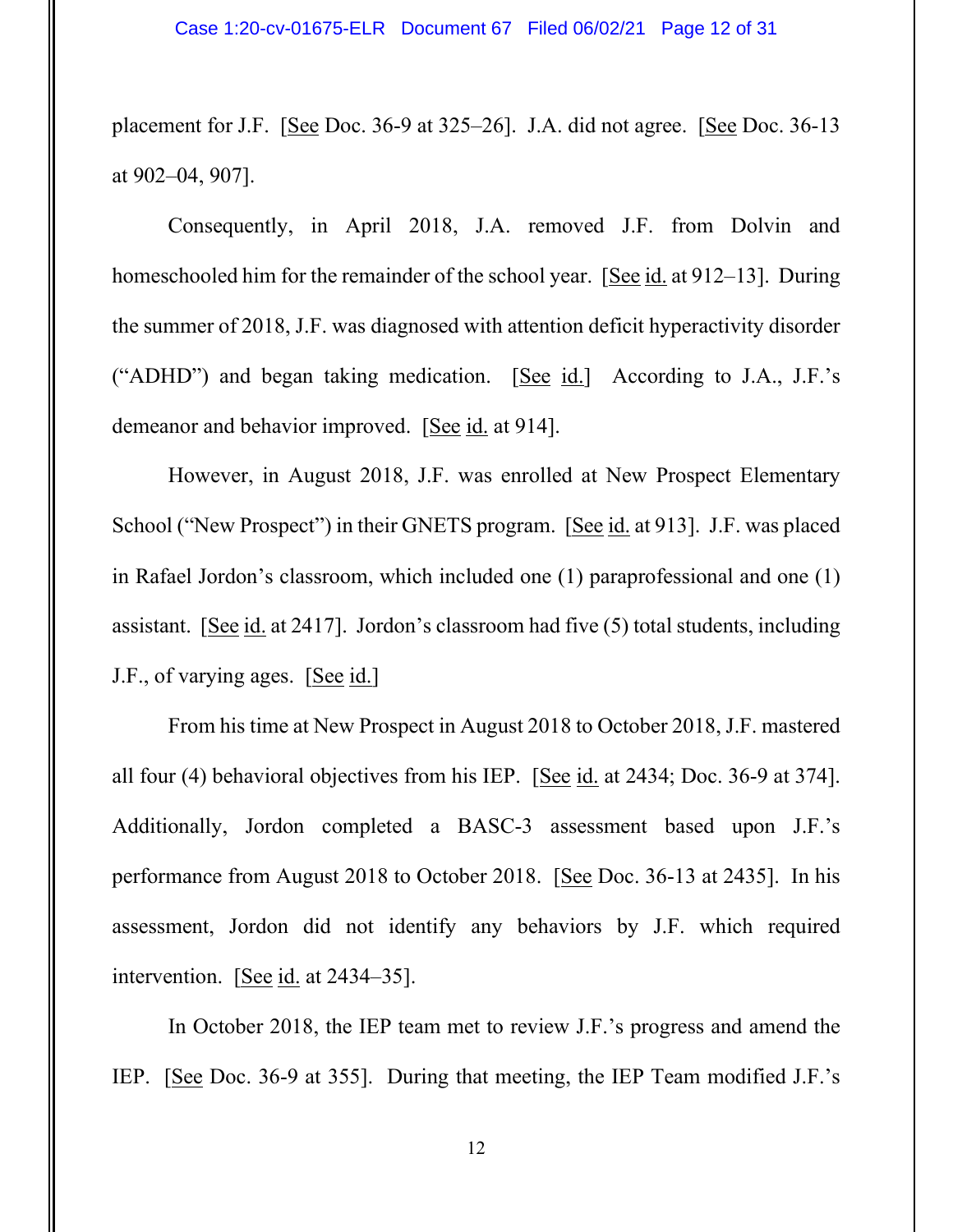#### Case 1:20-cv-01675-ELR Document 67 Filed 06/02/21 Page 13 of 31

behavioral goals from one hundred and two (102) incidents of aggression a day to two (2) incidents per day. [See id. at 364; Doc. 36-13 at 246–47]. J.A. once again expressed concern with the GNETS placement and "subjective" nature of the test results. [See Doc. 39-9 at 374]. However, the IEP Team did not discuss placing J.F. "in a less restrictive setting, even though the previous goal[s] had been mastered." [See Doc. 18-1 at 13 ¶ 34].

By the end of the 2018–2019 school year, J.F. was averaging twenty-seven (27) incidents of aggression per day, and his teacher noted vast social improvements. [See Doc. 36-13 at 2421]. J.F.'s behavior continued to improve during the 2019– 2020 school year. [See id. at 2422].

In the spring of 2019, educational consultant Dr. Holly Ward met with the Family, observed J.F. in his current educational placement, and reviewed J.F.'s educational record. [See id. at 1011–12]. Upon review, Dr. Ward determined that J.F.'s continued placement in GNETS was unnecessary. [See id. at 1022, 1029]. Instead, she recommended that J.F. be placed in a co-taught general education setting with appropriate supports in order to provide J.F. access to more rigorous academic work. [See id. at 1031]. She also opined that a co-taught general education classroom would offer J.F. the opportunity to "learn appropriate communication" from other students. [See id. at 1032]. In her observation of him in GNETS, Dr.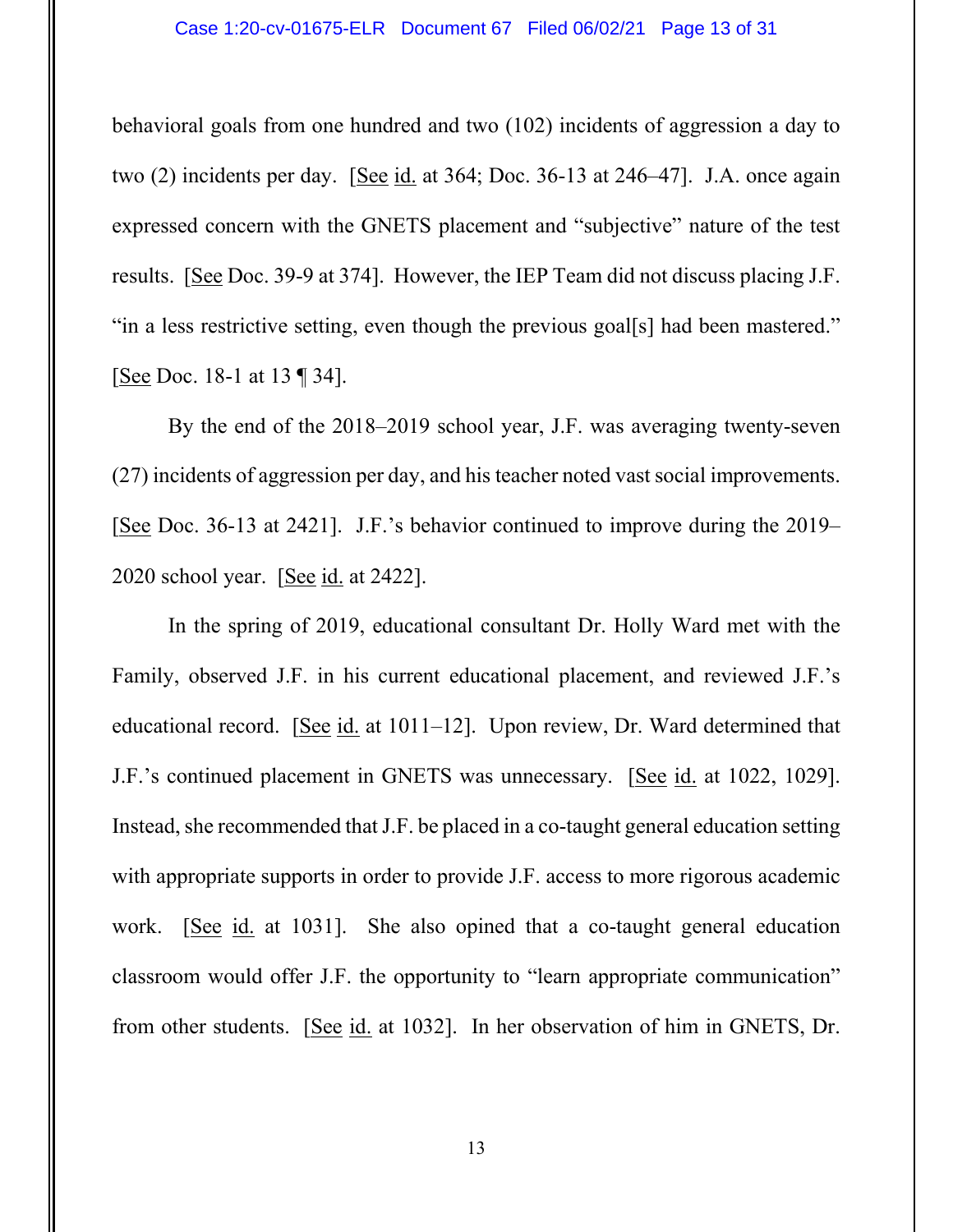Ward stated J.F. did "not exhibit the behavioral issues that were listed in his IEP." [See id.]

In June 2019, Mindy Cohen (an expert in speech language pathology) conducted an independent evaluation of J.F. [See id. at 364, 378–79]. She identified a speech sound disorder, a significant receptive-expressive language disorder, a social communication disorder, and a reading disorder. [See id. at 370–75, 380–83]. Based upon her evaluation of J.F., Cohen recommended that J.F. receive SLP services and specialized academic instruction. [See id. at 421–22].

On April 16, 2019, occupational therapist Kimberlee Wing conducted an independent evaluation of J.F., observing him in both the GNETS classroom and a clinical setting. [See id. at 671–72]. Based upon her observations and evaluation, she concluded that J.F. qualifies for OT services and requires both individual and group therapy. [See id. at 713–14].

After a student is enrolled into GNETS, a reintegration plan is typically developed within six (6) to eight (8) weeks. [See id. at 930]. At the New Prospect GNETS program, a reintegration plan includes five (5) steps that lead to an eventual transition out of GNETS. [See id.] J.A. was not informed of the details of the five (5)-step reintegration process, or how to ensure that J.F. exited GNETS. [See id. at 930–931]. Thus, J.A. initiated the underlying OSAH proceeding because she felt it was "the only way . . . to get [J.F.] out of GNETS[.]" [See id. at 935].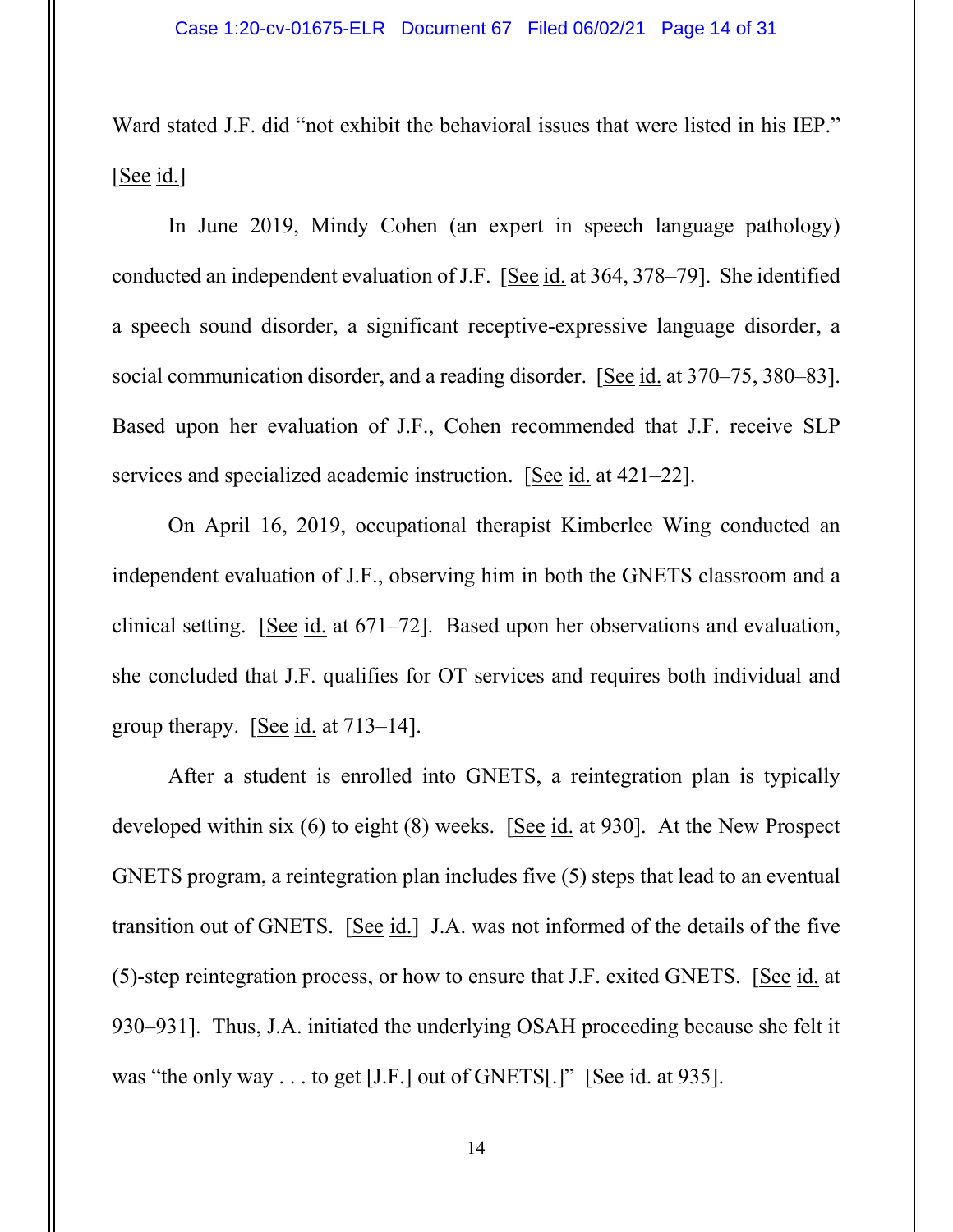## **II. Procedural Background**

On December 14, 2018, Defendants initiated the underlying OSAH proceeding (J.F., by and through J.A., and J.A. v. Fulton County School District, Docket No. 1920354, Agency Ref. No. 2327821061) by filing a Due Process Hearing Request ("DPHR"). [See Doc. 36-1]. In the DPHR, J.F. and J.A. brought four (4) counts against FCSD, alleging various violations of J.F.'s federally guaranteed educational rights, including improperly placing J.F. in GNETS.<sup>[11](#page-14-0)</sup> [See id. at 21–33]. As a result of these alleged violations, the Family sought relief from FCSD, including: (i) SLP services; (ii) OT instruction; (iii) one hundred (100) hours of compensatory education services; and (iv) removal of J.F. from his GNETS placement. [See id. at 33–36].

Over the course of several days in September 2019, the ALJ conducted an administrative hearing on J.F.'s due process claims. [See Docs. 36-13, 42-1]. On January 21, 2020, the ALJ issued the Final Decision, which held that J.F. was "unnecessarily and prematurely placed into GNETS, and inappropriately continued in this restrictive placement since the October 2018 IEP meeting." [Doc. 18-1 at 20 ¶ 6]. Accordingly, the ALJ ruled that FCSD "violated J.F.'s right to FAPE because

<span id="page-14-0"></span><sup>&</sup>lt;sup>11</sup> The four (4) counts the Family brought against FCSD were: (I) Violation of Title II of the Americans with Disabilities Act ("ADA") and Section 504 of the Vocational Rehabilitation Act of 1973, as amended; (II) procedural violations of the IDEA; (III) denial of free appropriate public education ("FAPE") pursuant to the IDEA; and (IV) failure to provide the least restrictive environment ("LRE") and placement pursuant to the IDEA. [See Doc. 36-1 at 21–33].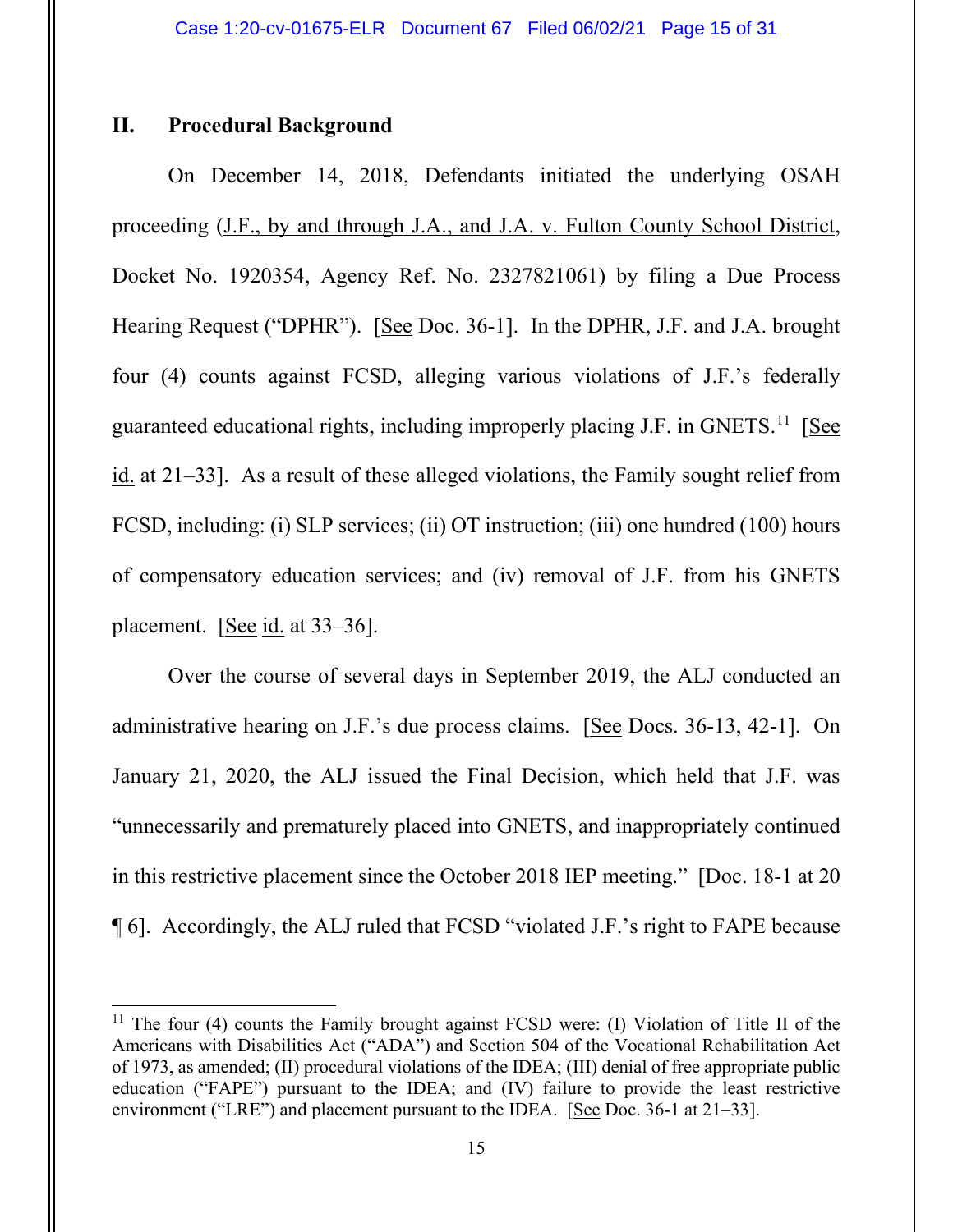GNETS was not the LRE" and "J.F.'s educational performance did not require

GNETS restrictive placement after October 2018." [Id. ¶ 5]. Consequently, the ALJ

determined that the Family was entitled to the following relief:

- The IEP team shall create an IEP to transition J.F. back to the LRE, a FCSD co-taught setting.
- J.F. shall receive speech language therapy in accordance with the recommendations of [Mindy] Cohen's report.
- J.F. shall receive individual occupational therapy for two thirtyminute sessions per week, group occupational therapy for two thirty-minute sessions per week, one thirty-minute OT consult each week, and a sensory regulation program and social skills group, in accordance with [the recommendations of Kimberlee] Wing's report.
- J.F. shall receive eighteen months of individualized compensatory education services, designed by the IEP team and including Extended School Year [("ESY")], to close the achievement gap.
- FCSD shall hold an IEP meeting to conform J.F[.]'s IEP to the terms of this Order.

[Id. at 22–23 ¶ 9].

In the instant action, Plaintiff appeals the ALJ's Final Decision, claiming it is

erroneous. See generally Am. Compl.

On September 23, 2020, Defendants filed their "Motion for Enforcement of

IDEA Maintenance of Placement." [Doc. 30]. Additionally, the Parties have each

filed their respective motions for judgment on the administrative record. [See Docs.

48, 53]. Having been fully briefed, these motions are now ripe for the Court's review.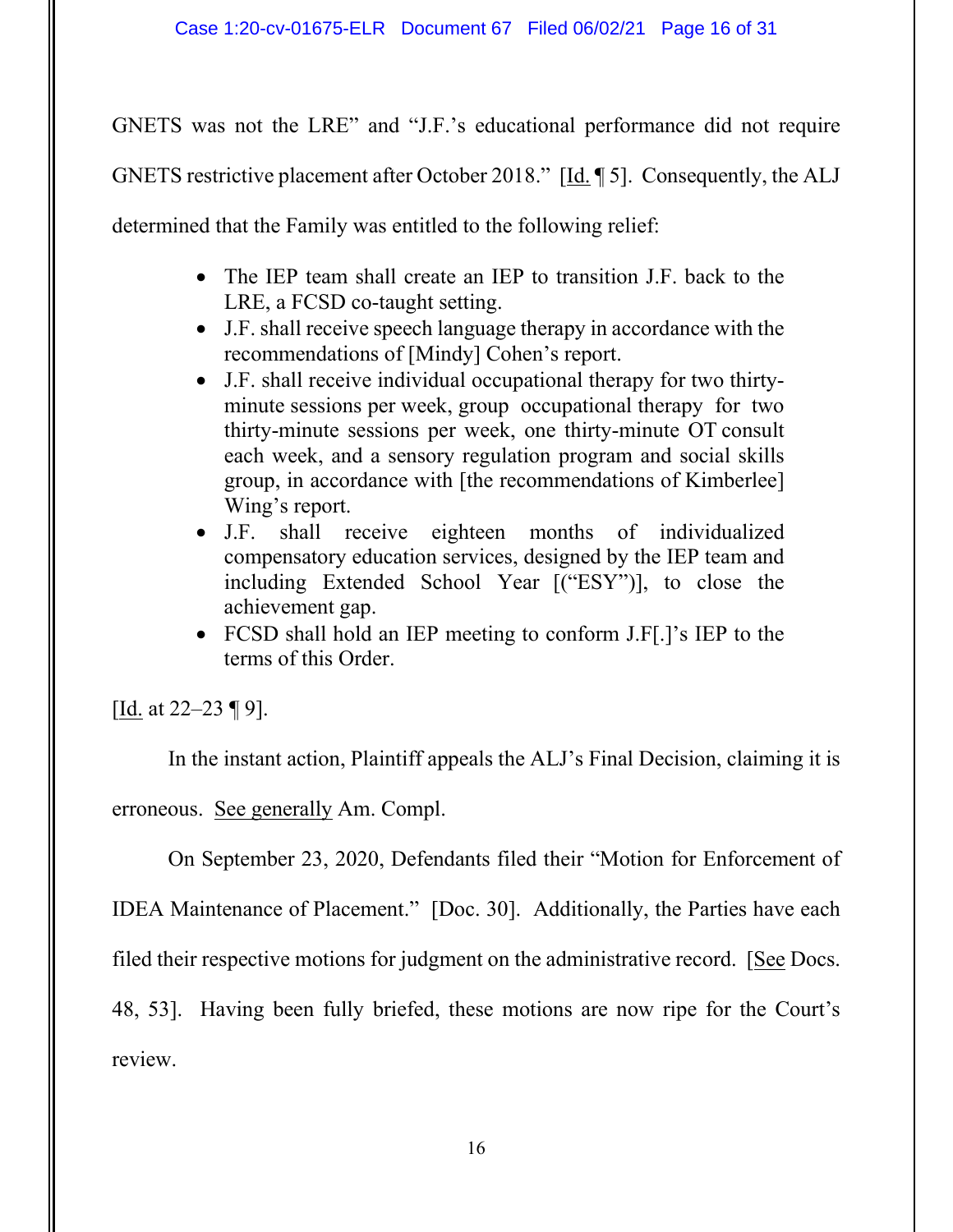## **III. Legal Standard**

The Court begins by setting forth the relevant legal standard. If the parents or guardians of a child with disabilities are dissatisfied with the adequacy of the education provided, the IDEA provides a mechanism for them to seek relief through a DPHR. See 20 U.S.C. § 1415(f). Any aggrieved party has the right to appeal the decision made at the Due Process Hearing. See id.  $\S$  1415(i)(1)(A). "In such an action, the court (1) receives the records of the administrative proceedings, (2) hears additional evidence at the request of a party, and (3) grants such relief as the court determines is appropriate, basing its decision on the preponderance of the evidence." Cobb Cnty. Sch. Dist. v. A.V., 961 F. Supp. 2d 1252, 1263 (N.D. Ga. 2013).

When reviewing an administrative record in an IDEA action,

the District Court gives due weight to the ALJ decision, and must be careful not to substitute its judgment for that of the state educational authorities. But the ALJ is not entitled to blind deference. The District Court is free to accept the ALJ's conclusions that are supported by the record and reject those that are not.

R.L. v. Miami-Dade Cnty. Sch. Bd., 757 F.3d 1173, 1178 (11th Cir. 2014) (internal quotation and citation omitted). If the Court rejects the ALJ's conclusions, it must explain its reasons for doing so. See id.; see also Loren F. ex rel. Fisher v. Atlanta Indep. Sch. Sys., 349 F.3d 1309, 1313 n.5 (11th Cir. 2003) ("[A]dministrative factfindings are considered to be prima facie correct, and if a reviewing court fails to adhere to them, it is obliged to explain why.") (internal marks and citation omitted).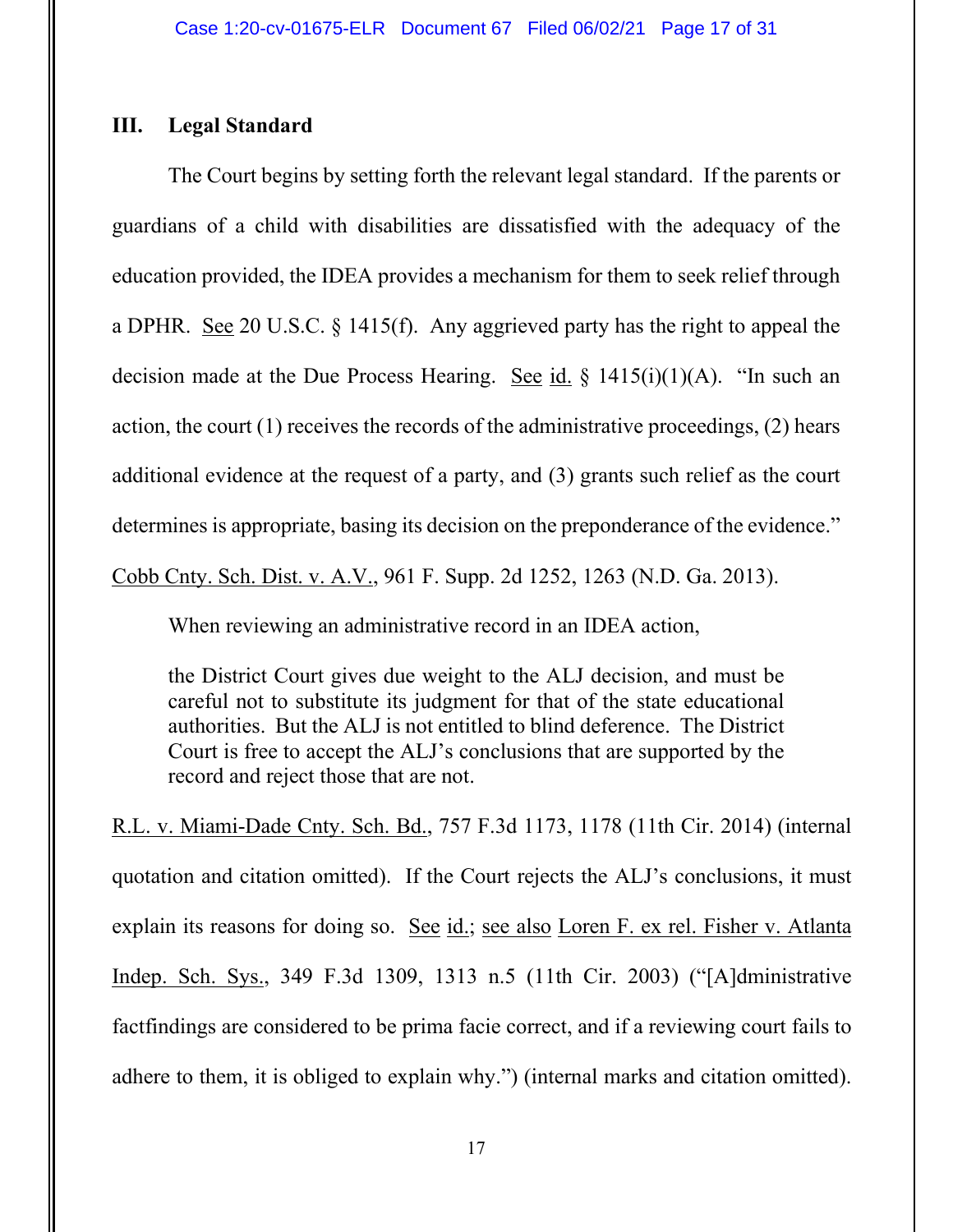The Court reviews specific findings of fact for clear error and the interpretation of a federal statute de novo. See Draper v. Atlanta Indep. Sch. Sys., 518 F.3d 1275, 1284 (11th Cir. 2008) (internal quotation omitted). In addition, a judgment on the record is based on the preponderance of the evidence, even when the facts are in dispute. See R.L., 757 F.3d at 1178; see also 20 U.S.C. § 1415(i)(2)(C)(iii).

Ultimately, "[a] court reviewing an administrative decision under the IDEA asks only two questions: (1) whether the school complied with the IDEA's procedural requirements, and (2) whether the IEP developed for the student is 'reasonably calculated to enable the student to receive educational benefits.'" See K.I. ex rel. Jennie I. v. Montgomery Pub. Sch., 805 F. Supp. 2d 1283, 1291 (M.D. Ala. 2011) (quoting Loren F., 349 F.3d at 1312).

## **IV. Motions for Judgment on the Record [Docs. 48, 53]**

Having set forth the relevant legal standard, the Court now turns to the Parties' motions for judgment on the administrative record. Both Parties in this case move for a determination on the merits based on the administrative record. [Docs. 48, 53]. Plaintiff seeks to overturn the ALJ's decision, while Defendants seek a judgment upholding the ALJ's decision.

### **A. Legal Framework for IDEA**

The Court finds it instructive to begin with the IDEA's underlying purpose: "to ensure that all children with disabilities have available to them a free appropriate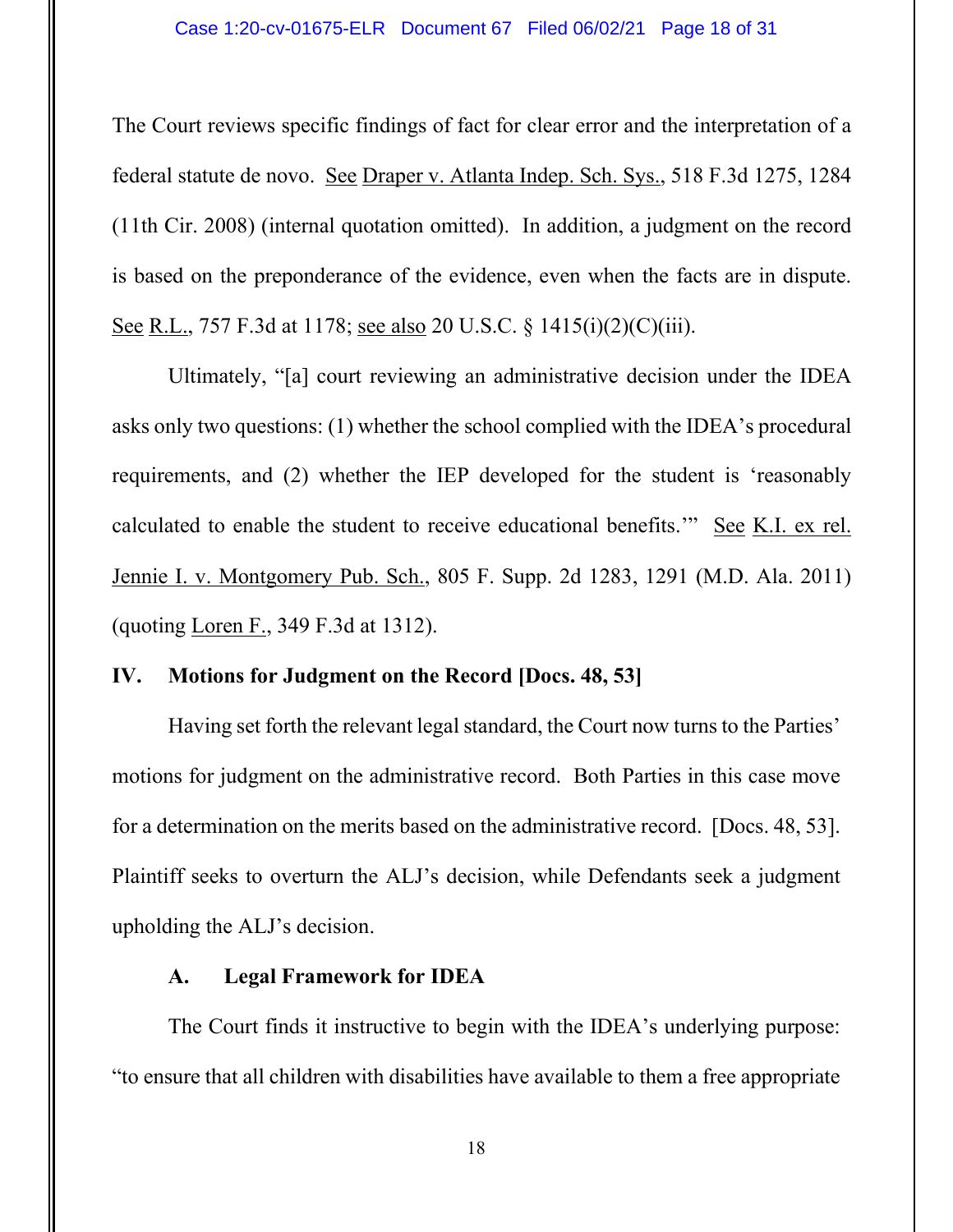education that emphasizes special education and related services designed to meet their unique needs[.]" See 20 U.S.C.  $\S$  1400(d)(1)(A). As mentioned above, a key requirement of FAPE is the educational placement of a child with disabilities in the LRE—ensuring to the "maximum extent appropriate" that children with disabilities are "educated with children who" do not have disabilities. See 34 C.F.R. § 300.114(a)(2)(i). To determine the LRE, courts in the Eleventh Circuit apply a two (2)-part test, as enumerated in Greer v. Rome City Sch. Dist., 950 F.2d 688, 696 (11th Cir. 1991).

To determine whether a student's IEP provides for education in the LRE, the court asks "whether education in the regular classroom, with the use of supplemental aids and services, can be achieved satisfactorily." Greer, 950 F.2d at 696. If the answer is yes and the IEP nonetheless provides for the student to be removed from the mainstream, then the school district has violated the IDEA's requirement that a placement be provided in the LRE and the court's inquiry is complete. However, if the answer is no "and the school intends to provide special education or to remove the child from regular education," the court asks "whether the school has mainstreamed the child to the maximum extent appropriate." Id.

Cobb Cnty. Sch. Dist. v. A.V., 961 F. Supp. 2d 1252, 1265 (N.D. Ga. 2013).

## **B. Analysis**

Having laid out the relevant framework, the Court turns to the Parties' arguments.<sup>[12](#page-18-0)</sup> In its motion, Plaintiff claims that the ALJ erred in four (4) ways: (1)

<span id="page-18-0"></span> $12$  As an initial matter, the Court notes that it is deferential to the ALJ's findings of fact. The ALJ presided over a multi-day hearing and was in the best position to weigh the evidence and evaluate the credibility of the witnesses. Thus, the Court will not lightly set aside the ALJ's findings and judgment, except for good cause. See R.L., 757 F.3d at 1178.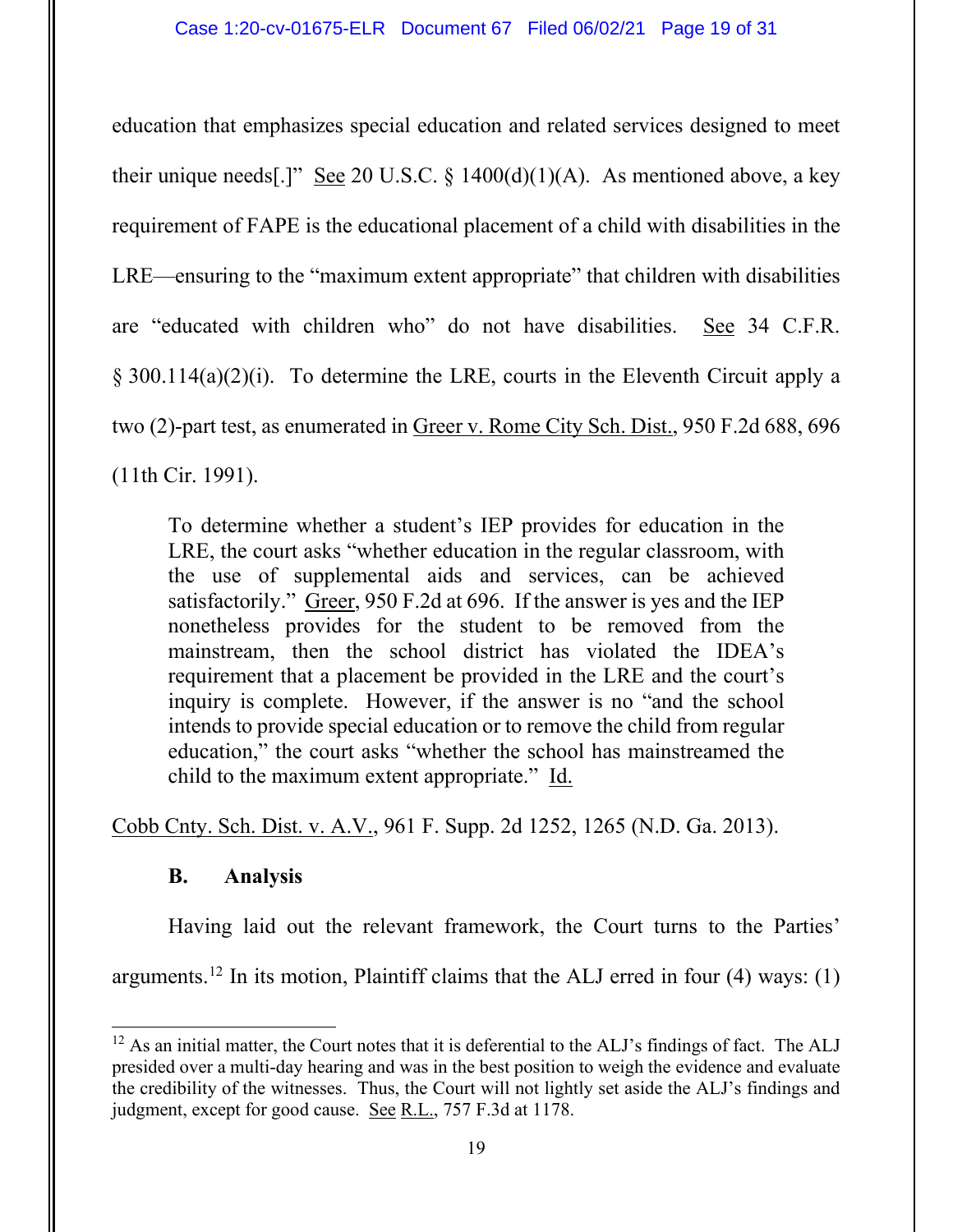the ALJ erred in determining that GNETS was not the LRE in which J.F. could receive FAPE; (2) the ALJ erred by relying exclusively on Defendants' expert witnesses without providing a rationale to discount Plaintiff's contrary testimony and evidence; (3) the ALJ erred in awarding OT and SLP services; (4) the ALJ erred in awarding compensatory damages. [See generally Docs. 53-1, 54].

Upon careful review, the Court finds that the ALJ's factual findings and legal conclusions were well-reasoned and supported by a preponderance of the evidence. See Cory D., by & through Diane D. v. Burke Cnty. Sch. Dist., 285 F.3d 1294, 1298 (11th Cir. 2002) ("[U]nder the IDEA, a district court is required to respect a state hearing officer's findings when they are thoroughly and carefully made."); see also DeKalb Cnty. Sch. Dist. v. M.T.V., 413 F. Supp. 2d 1322, 1328 (N.D. Ga. 2005) (upholding the ALJ's findings when evidence in the record supported the final decision). Nevertheless, the Court addresses each of Plaintiff's arguments in turn.

## 1. ALJ did not err in determining that GNETS was not the LRE

First, Plaintiff claims the ALJ erred in finding that GNETS was not the LRE for J.F. [See Doc. 54 at 9]. According to Plaintiff, the ALJ's decision was premised on five (5) "erroneous findings":

(1) that J.F. had mastered his behavioral goals; (2) that the IEP team failed to consider J.F.'s best interests during the placement process; (3) that J.F. did not meet the eligibility requirements for GNETS under its triangularization process; and (4) that J.F. has suffered socially and academically in GNETS; and (5) that J.F.'s current behavioral goals are unreasonable.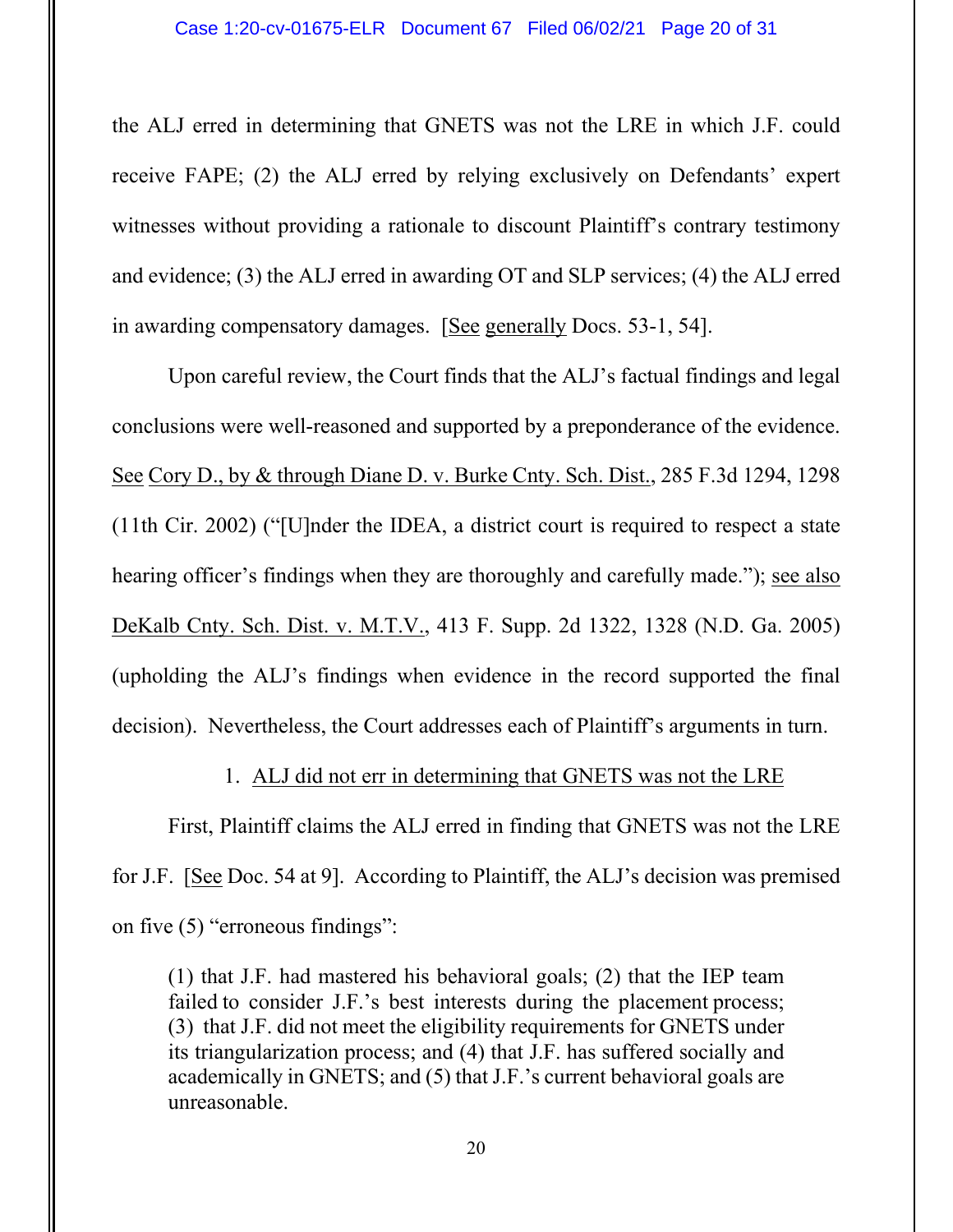[See id.; see also Doc. 53-1 at 28–32].

However, the Court disagrees. Upon consideration of the entire record, the Court finds that, based on a preponderance of the evidence, GNETS was not the LRE for J.F. Rather, J.F. was prematurely removed from the general education setting before his ADHD diagnosis and before FCSD became aware of the appropriate support services J.F. required as part of his FAPE. See Greer, 950 F.2d at 692–93. Accordingly, Plaintiff violated J.F.'s right to FAPE. The Court will address each of Plaintiff's alleged factual errors in turn.

According to Plaintiff, the ALJ erred when he stated that J.F. had "mastered" his behavioral goals by the end of the 2018 school year. [See Doc. 53-1 at 28]. Instead, Plaintiff contends that J.F.'s behaviors and acts of aggression were worsening and caused significant disruptions to the educational environment. [See id.]

As the ALJ observed, the Court is sympathetic to the challenges presented by J.F.'s behaviors to his fellow students, educators, and school administrators. [See Doc. 18-1 at 20  $\P$  6]. However, contrary to Plaintiff's assertion, it is clear that J.F. was making progress toward his behavioral goals by the spring of 2018. [See Doc. 36-2 at 275–76]. In fact, Dr. Alexander testified that she informed J.A. that J.F. was displaying behavioral progress. [See Doc. 36-13 at 2053–55]. In addition, with respect to incidents of aggression, the data demonstrates a general downward trend.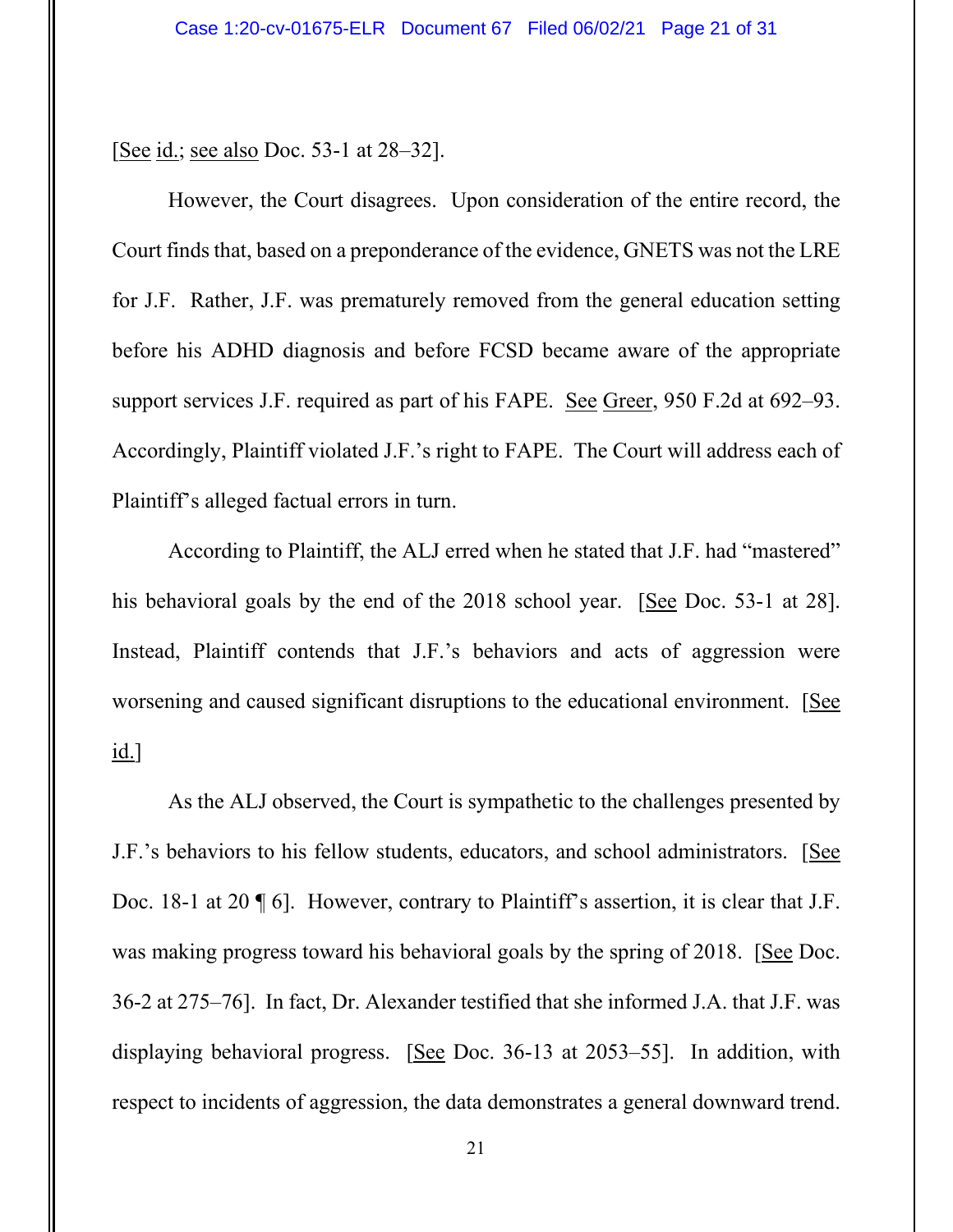[See Doc. 36-10 at 290]. J.F.'s BIP called for increased intervals of reward/denial over time as his overall behavior improved. [See Doc. 36-13 at 2353–54]. Thus, as J.F.'s behaviors improved, new goals would be created. Once those new goals were created, the data shows that J.F.'s behavior incidents would spike, but then improve again. [See id. at 2375]. Thus, contrary to Plaintiff's contention, the Court finds that the record demonstrates J.F. was making significant behavioral progress before his placement change into GNETS. [See Doc. 18-1 at 11 ¶ 26]. Accordingly, the Court upholds the ALJ's findings in this respect.

Second, Plaintiff claims that that the ALJ erred in determining that the IEP Team failed to consider J.F.'s best interests during the placement process. [See Doc. 53-1 at 29]. FCSD contends it adequately considered J.F.'s educational needs over multiple IEP meetings. [See id.] In fact, Plaintiff claims that J.F.'s problem behaviors were "negatively impacting his ability to build and maintain positive relationships with peers and adults, engaging in age-appropriate academic and social activities, and impeding his learning and the learning of others in the generalized and special education setting at Dolvin." [See id.] (alterations adopted, and internal marks and citations omitted). According to Plaintiff, "J.F. was a child in crisis," and GNETS was the only setting which could provide the "intensive, therapeutic supports" that he required. [See id.]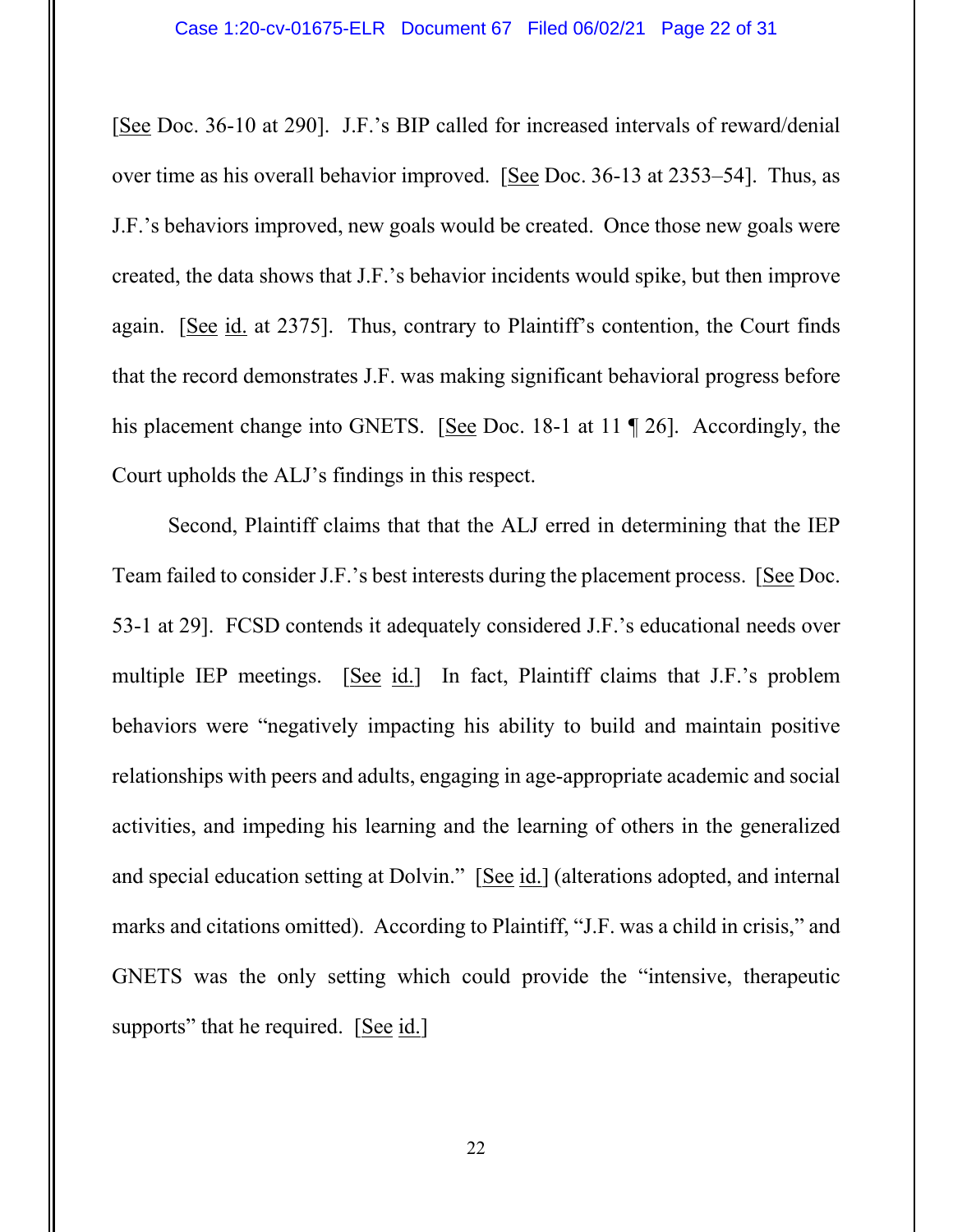But the Court disagrees. Contrary to FCSD's assertion, the record does not demonstrate Plaintiff adequately considered how it could keep J.F. in the LRE by providing appropriate supportive aids and services. In fact, J.F.'s IEP during the 2017–2018 school year clearly demonstrates that he was receiving no additional "related services" (such as SLP services, psychological services, or OT) inside or outside the classroom. [See Doc. 36-9 at 272 (Jan. 2018), 292 (Feb. 2018), 316–17 (Mar. 2018), 344–45 (Apr. 2018), 412 (Nov. 2018)]. Additionally, Plaintiff's argument ignores the testimony proffered by Dr. Ward that the educational instruction provided to J.F. in GNETS was less rigorous and less complex than the instruction he would have received in a co-taught general education setting. [See Doc. 36-13 at 1031]. Moreover, nothing from the testimony of FCSD's witnesses indicates that J.F. received services at GNETS that he could not receive in a less restrictive, general education setting. [See id. at 155–63, 341].

Third, Plaintiff claims that the ALJ did not properly grasp the triangularization process and thus erred when he determined that J.F. did not meet the "eligibility requirements" for GNETS. [See Doc. 53-1 at 29–30]. As an initial matter, the Court finds it necessary to address a clear error in Plaintiff's argument. It appears to the Court that Plaintiff is ignoring the fact that the ALJ determined J.F. was "unnecessarily and prematurely placed in GNETS" in March 2018 and then "inappropriately continued in this restrictive placement since the October 2018 IEP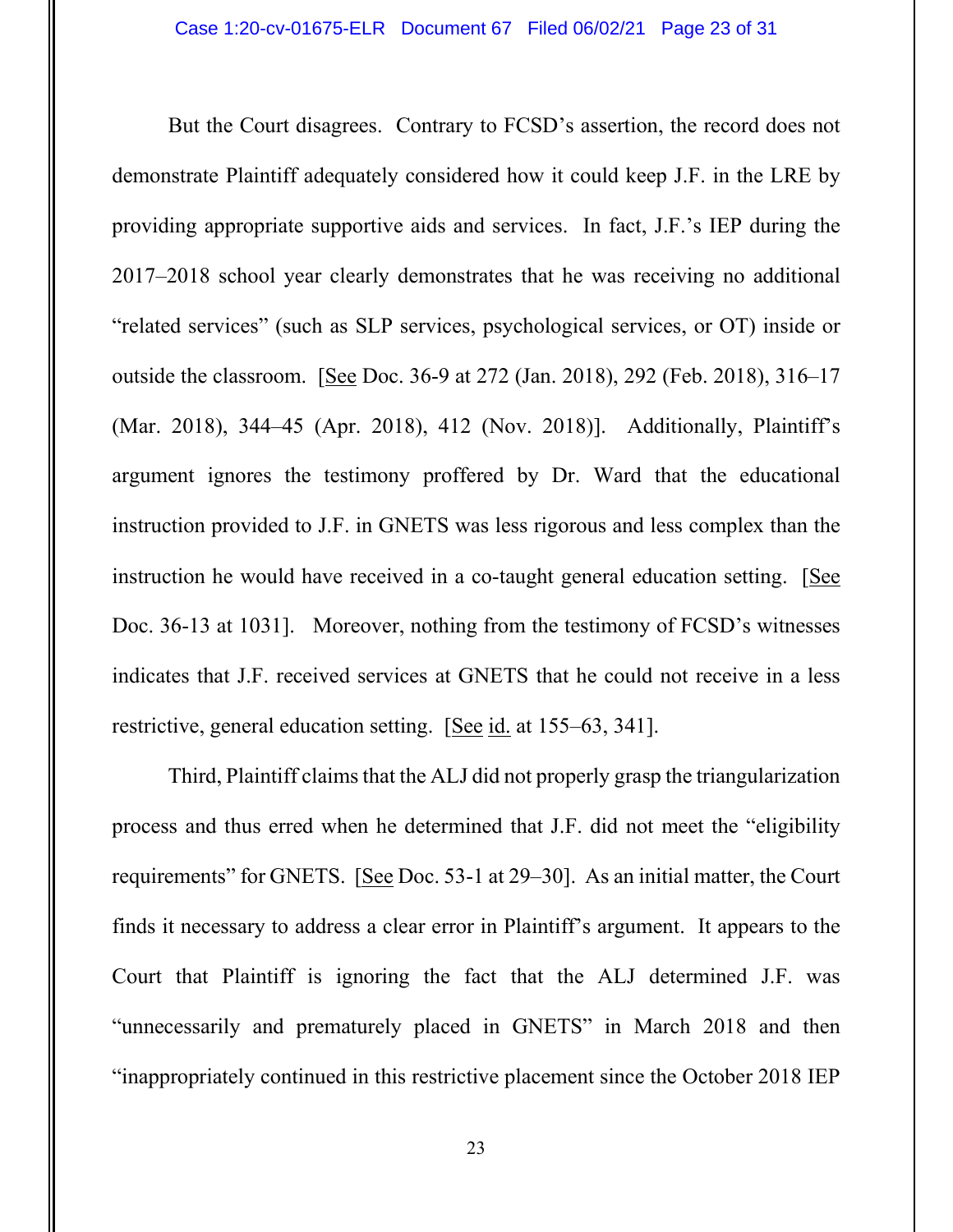meeting." [See Doc. 18-1 at 20 ¶ 6]. Thus, the ALJ found FCSD violated J.F.'s right to FAPE in the LRE on at least two (2) occasions: (1) the March 2018 decision that placed him in GNETS, and (2) the October 2018 decision keeping him there. [See id.] Thus, even if the ALJ's analysis regarding the March 2018 decision was incorrect, Plaintiff has not challenged the ALJ's conclusion that the October 2018 decision was also a violation of J.F.'s right to FAPE in the LRE. [See generally Docs. 53-1, 54].

Even setting aside this fatal omission, the Court finds Plaintiff's argument to be meritless. It is clear to the Court that sufficient evidence in the record exists to support the ALJ's determination that "J.F. was unnecessarily and prematurely placed in GNETS" in March 2018. [See Doc. 18-1 at 20 ¶ 6].

Fourth, Plaintiff contends that the ALJ's conclusion that J.F. suffered socially and academically in GNETS is incorrect because J.F.'s behavior and performance have both improved. [See Doc. 54 at 12]. However, Plaintiff's argument ignores the testimony proffered by Dr. Ward that the educational instruction provided to J.F. in GNETS is less rigorous and less complex than the instruction he would have received in a co-taught general education setting. [See Doc. 36-13 at 632–33, 656– 57]. Additionally, both Ward and Wing recommended that J.F. be placed in a cotaught general education setting to facilitate his learning of age-appropriate behaviors through socialization with peers. [See id. at 731, 1031]. The facts in the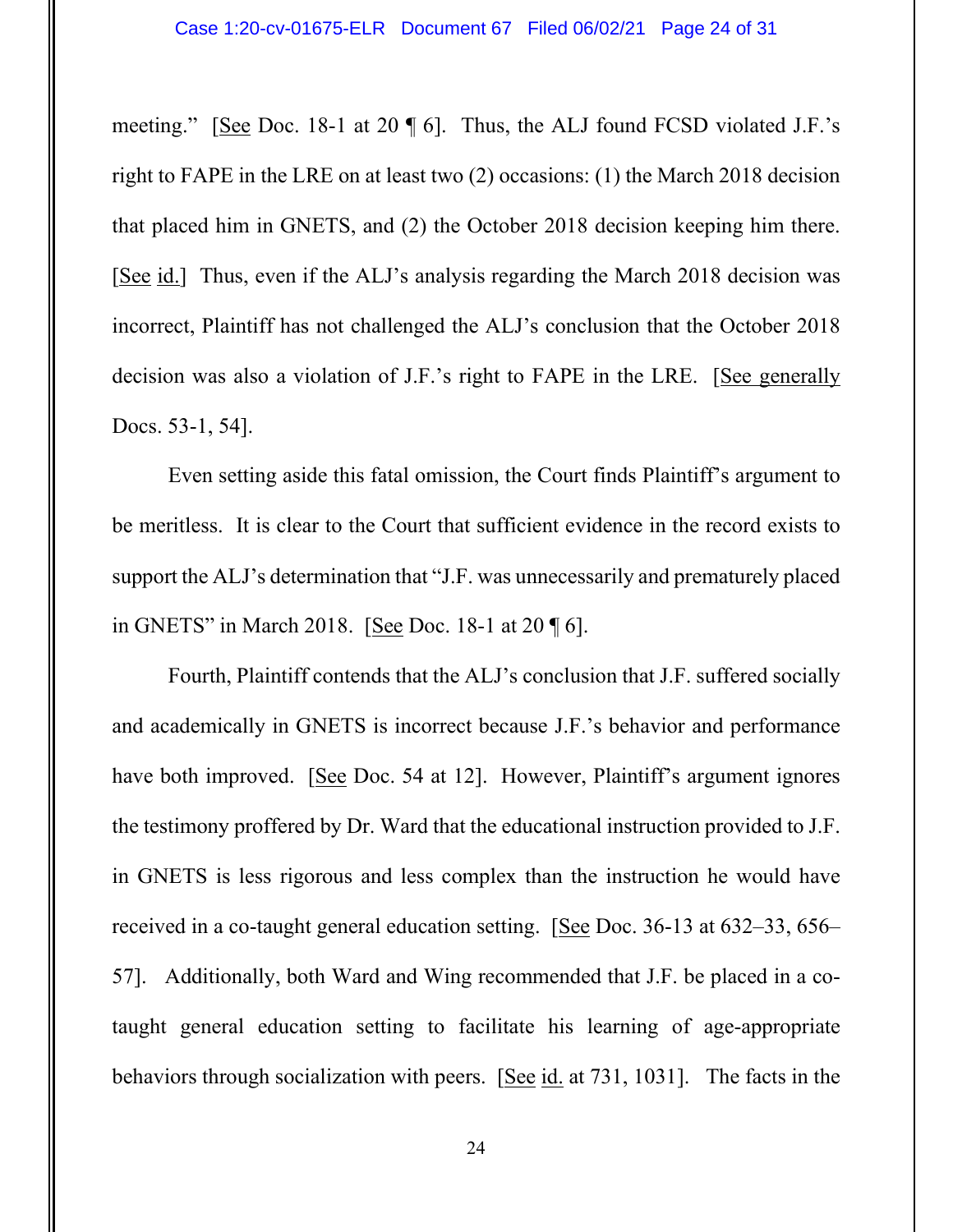#### Case 1:20-cv-01675-ELR Document 67 Filed 06/02/21 Page 25 of 31

record show that J.F. would have received greater educational benefits in a co-taught general education setting than in GNETS. [See id.] Accordingly, in light of the administrative record and the IDEA's mandates, the Court finds that the LRE for J.F. is a co-taught general education setting with appropriate aids and services provided by the school district. Thus, the Court affirms the ALJ's decision on this point.

Finally, the Court finds Plaintiff's fifth argument to be irrelevant. Plaintiff contends the ALJ erred in finding the current behavioral goals set for J.F. are unreasonable. [See Doc. 54 at 12]. However, the gravamen of this matter is that the ALJ determined that GNETS is no longer an appropriate educational placement; as a result, the ALJ ordered J.F.'s IEP Team to generate new behavioral goals in line with his decision. [See Doc. 18-1 at 22 ¶ 9]. Thus, arguing about whether the *current* behavioral goals set for J.F. are reasonable simply misses the mark—the key points here are that J.F.'s educational placement in GNETS violates his rights and his IEP must be modified to ensure he receives FAPE in the LRE.

In sum, the Court finds that the ALJ was correct in determining GNETS was not the LRE for J.F. See Draper, 518 F.3d at 1290 ("There is ample evidence to support the [ALJ's] description of Draper's educational experience as a 'tragic tale,' and there is nothing in this record that suggests to us that the findings adopted by the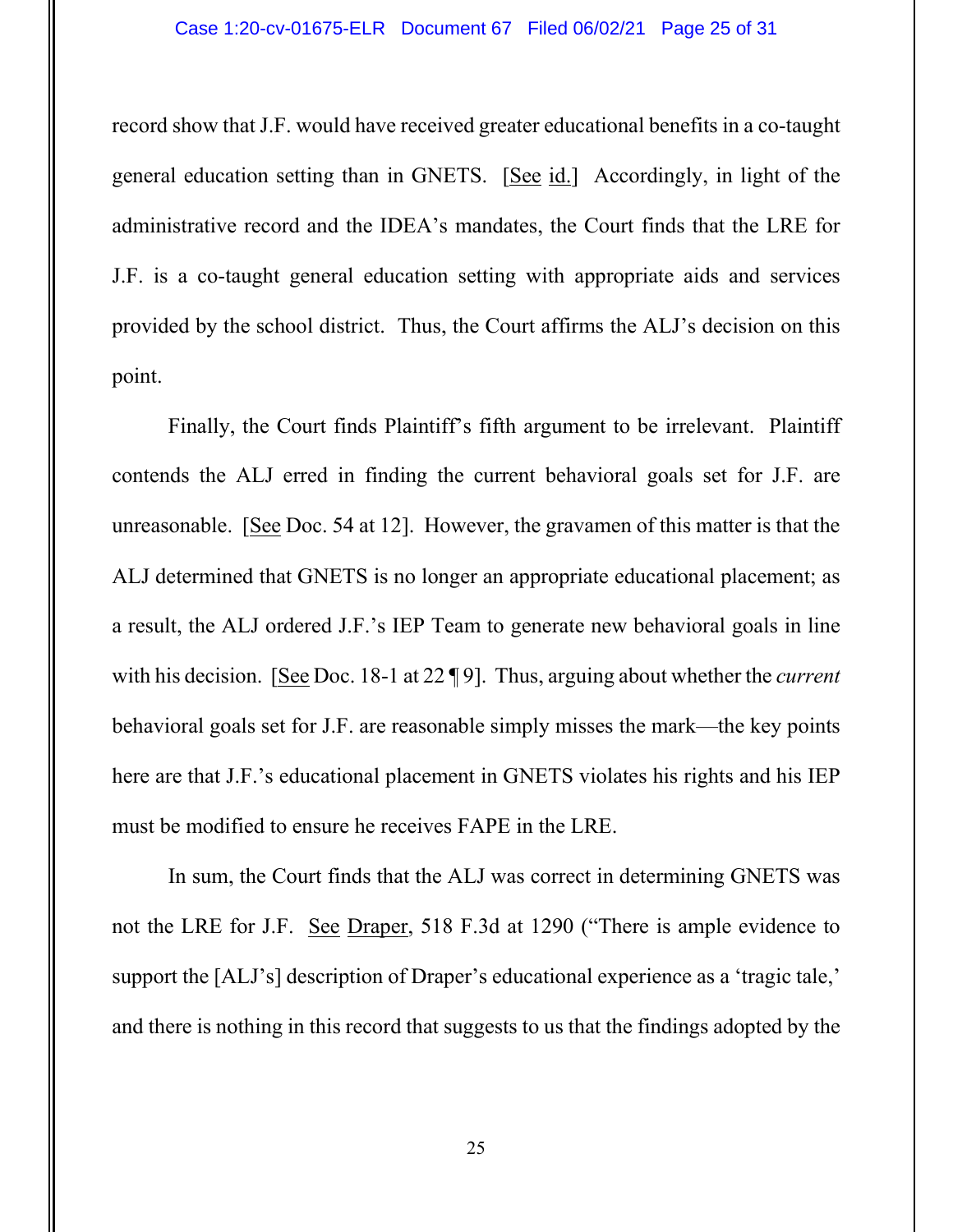district court are anything but supported in fact."). Accordingly, the Court upholds the ALJ's Final Decision on this issue.

## 2. ALJ did not err in awarding the Family's experts greater deference

Next, FCSD contends that the ALJ did not sufficiently explain his reliance on the Family's experts over its own experts' proffered testimony. [See Docs. 53-1 at 33–35; 54 at 14–16]. However, the Court finds that the ALJ's deference to Defendants' experts was not clearly erroneous. In fact, the preponderance of the evidence demonstrates that much of the behavioral supports J.F. received in the GNETS setting could have been implemented in a less restrictive setting. See Draper, 518 F.3d at 1290. None of FCSD's witnesses testified that J.F. was receiving services at GNETS that would be unavailable in a general education setting. [See Doc. 36-13 at 155–63, 341]. Accordingly, the Court finds this argument to be meritless.

#### 3. ALJ did not err in awarding OT and SLP Services

Third, Plaintiff contends that the ALJ erred in awarding OT and SLP services "without evidence that J.F.'s alleged deficits in those areas were impacting him educationally[.]" [See Doc. 66 at 6]. Even if J.F. legitimately requires OT and SLP services, Plaintiff argues that the current requirements set forth by the ALJ are "unreasonably high" because the school district must provide "7.5 hours of SLP services and 2.5 hours of OT service each week." [See Doc. 53-1 at 38–39]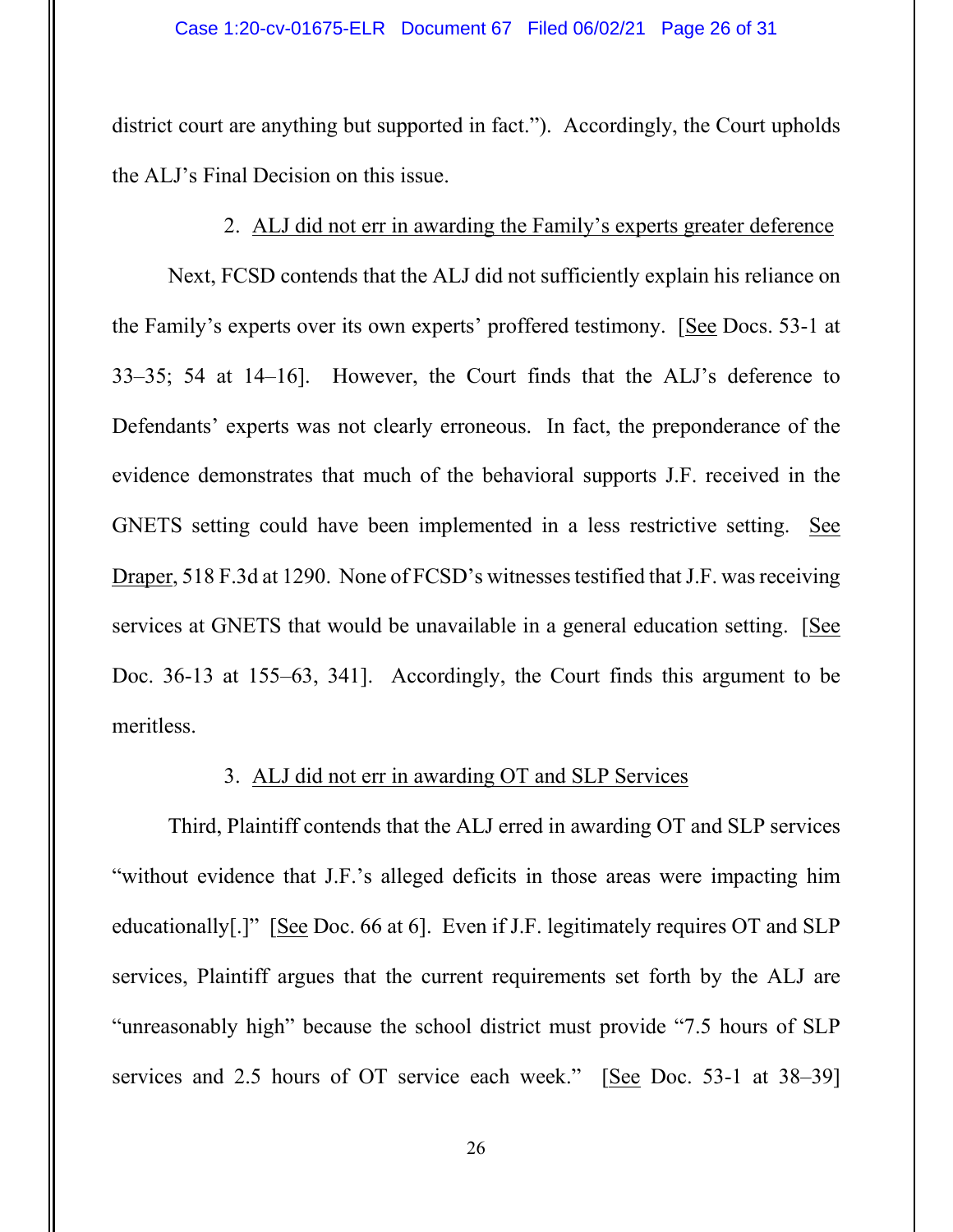(emphasis omitted). Plaintiff contends that there is simply "not enough time in the

day" or in the school year to provide the awarded amount of services. [See id.]

The Court disagrees. As explained by the Supreme Court,

A FAPE, as the [IDEA] defines it, includes both "special education" and "related services." §1401(9). "Special education" is "specially designed instruction . . . to meet the unique needs of a child with a disability"; "related services" are the support services "required to assist a child  $\dots$  to benefit from" that instruction.  $\S$ {1401(26), (29). A State covered by the IDEA must provide a disabled child with such special education and related services "in conformity with the [child's] individualized education program," or IEP.

Endrew F. v. Douglas Cnty. Sch. Dist. RE-1, 137 S. Ct. 988, 994 (2017). Thus, to comply with the IDEA, FCSD must properly identify whether a student requires *both* "special education" and "related services," and then provide those services so that a student may benefit from the specially designed instruction to which he is entitled by law. See id.

Despite Plaintiff's protestations to the contrary, record evidence demonstrates J.F. requires OT and SLP services. For example, with regards to SLP services, speech pathologist Mindy Cohen testified that J.F. has a significant social communication disorder which impacts his reading and processing instruction. [See Doc. 36-13 at 417–21]. She testified that due to this disorder, J.F. has "difficulty following instructions and using correct grammar." [See id. at 419]. As for OT services, Kimberlee Wing testified that J.F. has "a definite weakness in retained reflexes and with sensory processing.]" [See id. at 1045]. Wing further testified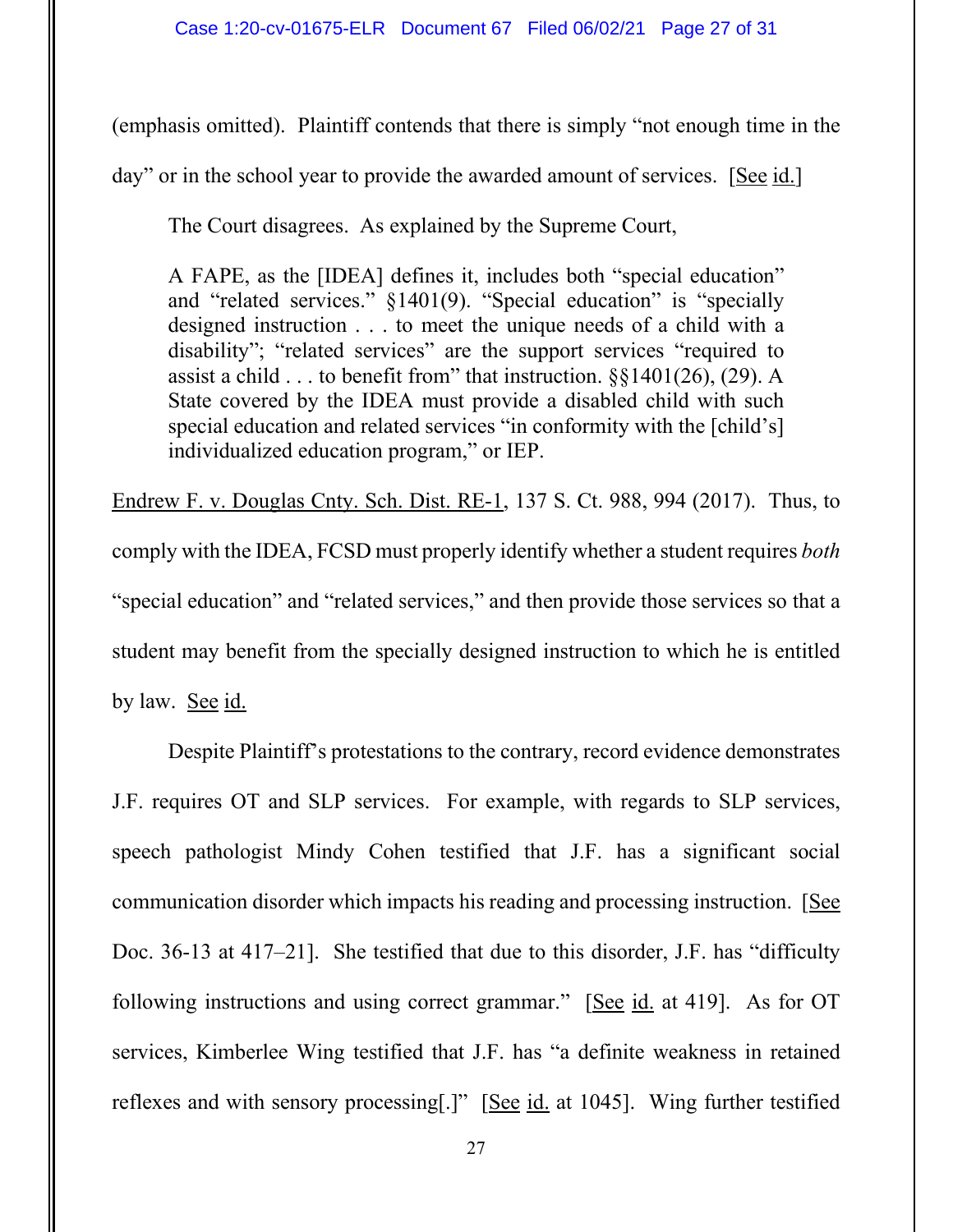#### Case 1:20-cv-01675-ELR Document 67 Filed 06/02/21 Page 28 of 31

"that there was a definite discrepancy between where his cognitive potential appears to be and what his motor output is," which she believed impacts "his anxiety and frustration along with his difficulty with regulation and reflexes." [See id.] Both experts recommended SLP and OT services to facilitate J.F.'s education. [See id. at 421–23, 1055]. Thus, Defendants have provided sufficient evidence that SLP and OT services are necessary as part of J.F.'s FAPE. See Draper, 518 F.3d at 1290.

Further, the Court finds the amount of services awarded by the ALJ to be reasonable. As Defendants note, "services can be scheduled for J.F. using the entire calendar, not simply the typical school week." [See Doc. 63 at 18]. Moreover, by its own inappropriate placement decisions, FCSD delayed J.F.'s opportunities to receive appropriate instruction. [See Doc. 18-1 at 20 ¶ 5, 22 ¶ 9]. Thus, requiring Defendants to correct that delay by providing the additional services that J.F. requires—and should have been provided in the first instance—is the appropriate remedy. See Draper, 518 F.3d at 1285 (noting that courts enjoy broad discretion in fashioning the "appropriate relief where responsible authorities have failed to provide a [student with disabilities] with an appropriate education as required by [the IDEA]") (internal citation omitted). Accordingly, the Court affirms the ALJ's Final Decision in this respect.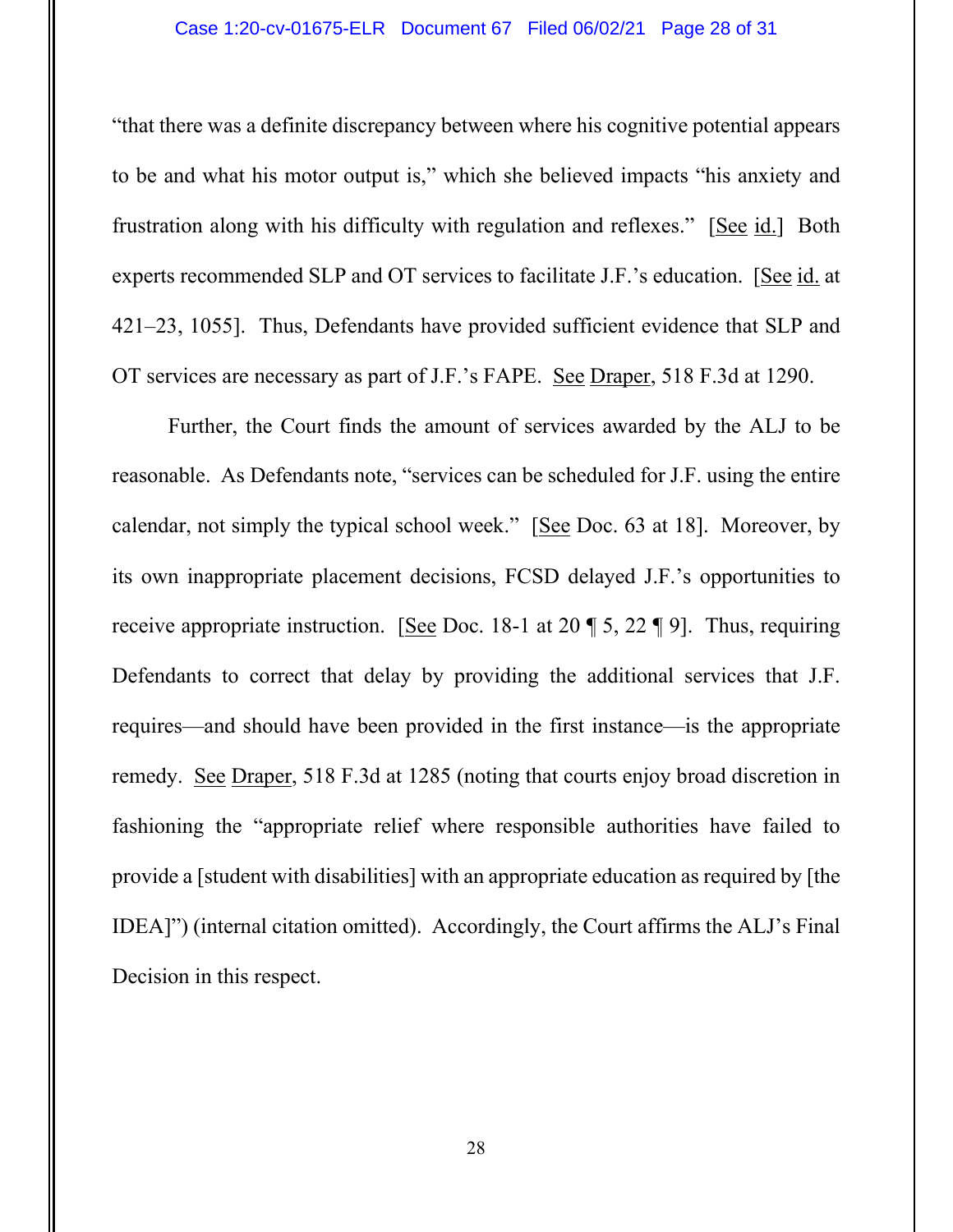### 4. ALJ did not err in awarding compensatory relief

Finally, the Court addresses Plaintiff's fourth contention—that the ALJ erred in awarding compensatory relief. Specifically, Plaintiff contends the award of compensatory services "was based on an undefined 'achievement gap,' failed to account for non-educational causes for that alleged achievement gap and was unreasonably high." [See Doc. 53-1 at 41].

Again, the Court disagrees. With regards to compensatory relief, courts and hearing officers may "award educational services . . . to be provided prospectively to compensate for a past deficient program." See Reid ex rel. Reid v. District of Columbia, 401 F.3d 516, 522 (D.D.C. 2005) (internal marks and citations omitted). "[C]ompensatory education involves discretionary, prospective, injunctive relief crafted by a court to remedy what might be termed an educational deficit created by an educational agency's failure over a given period of time to provide a FAPE to a student." Id. at 523. In a sum, "[c]ompensatory awards should place children in the position they would have been in but for the violation of the [IDEA]." See Draper, 518 F.3d at 1289.

Here, record evidence demonstrates that the ALJ's award of compensatory services was provided to "make up for prior deficiencies." See Reid, 401 F.3d at 522. For example, J.F.'s IEPs from throughout 2018 provided no additional "supportive" or "related services" at all, even after it was abundantly clear that J.F.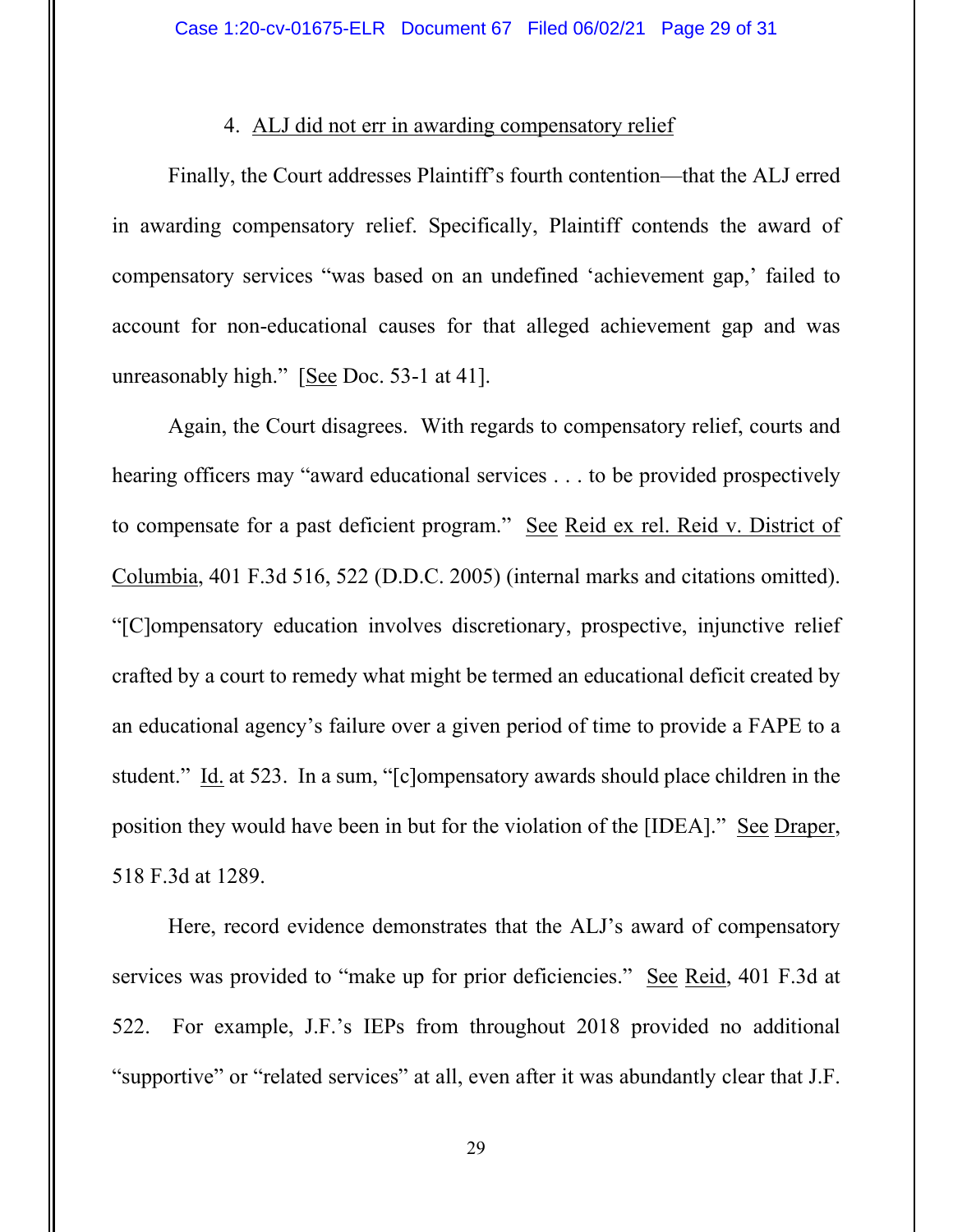required them. [See Doc. 36-9 at 272 (Jan. 2018), 292 (Feb. 2018), 316–17 (Mar. 2018), 344–45 (Apr. 2018), 412 (Nov. 2018)]. Additionally, FCSD failed to consider the appropriateness of J.F.'s educational placement in GNETS after J.F. demonstrated a mastery of his IEP goals in October 2018. [See id. at 374–75]. In short, FCSD failed to provide J.F. with "the basic floor of opportunity." See JSK v. Hendry Cnty. Sch. Bd., 941 F.2d 1563, 1573 (11th Cir. 1991) (internal citation omitted).

Thus, the evidence in the record demonstrates that the AJL's award "is reasonably calculated to provide the educational benefits that likely would have accrued from special education services the school district should have supplied in the first place." See Draper, 518 F.3d at 1290. Accordingly, the Court upholds the ALJ's original award of compensatory educational services.

#### **V. Motion for Enforcement of IDEA Maintenance of Placement [Doc. 30]**

In light of the Court's ruling above, the Court denies as moot Defendants' "Motion for Enforcement of IDEA Maintenance of Placement." [Doc. 30].

## **VI. Conclusion**

For the aforementioned reasons, the Court **AFFIRMS** the ALJ's decision in all respects. Thus, the Court **GRANTS** Defendants' "Motion for Judgment on the Record" [Doc. 48] and **DENIES** Plaintiff's "Motion for Judgment on the Administrative Record." [Doc. 53]. The Court **DENIES AS MOOT** Defendants'